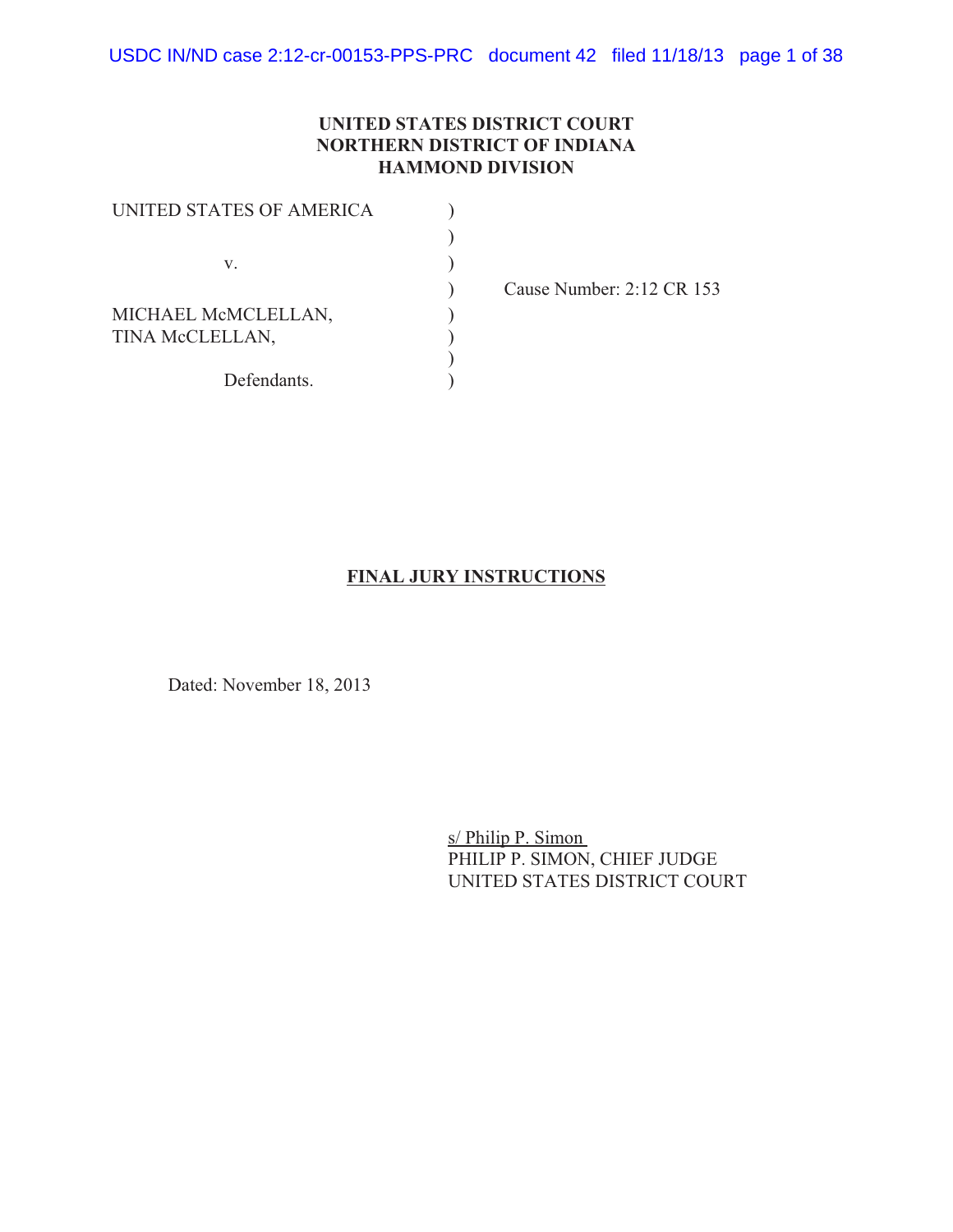Members of the jury, I will now instruct you on the law that you must follow in deciding this case. You must follow all of my instructions about the law, even if you disagree with them. This includes the instructions I gave you before the trial, any instructions I gave you during the trial, and the instructions I am giving you now.

As jurors, you have two duties. Your first duty is to decide the facts from the evidence that you saw and heard here in court. This is your job, not my job or anyone else's job.

Your second duty is to take the law as I give it to you, apply it to the facts, and decide if the government has proved the defendants guilty beyond a reasonable doubt.

You must perform these duties fairly and impartially. Do not let sympathy, prejudice, fear, or public opinion influence you. In addition, do not let any person's race, color, religion, national ancestry, or gender influence you.

You must not take anything I said or did during the trial as indicating that I have an opinion about the evidence or about what I think your verdict should be.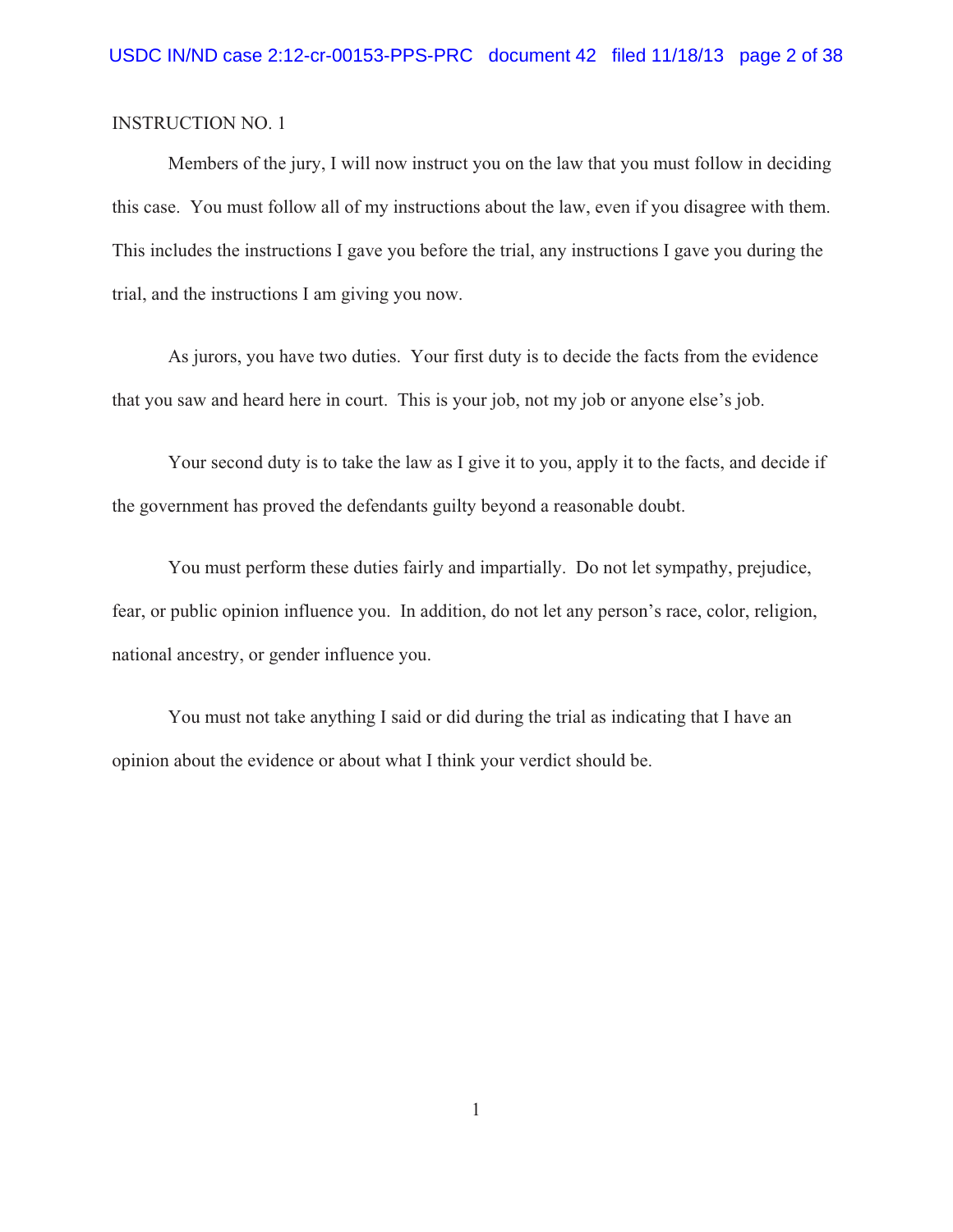The charges against the defendants are in a document called an indictment. You will have a copy of the indictment during your deliberations.

The indictment in this case charges defendant Michael McClellan with one count of harboring an alien and three counts of mail fraud. The defendants Michael McClellan and Tina McClellan are each charged with one count of money laundering. The defendants have pled not guilty to the charges.

The indictment is simply the formal way of telling the defendants what crimes they are accused of committing. It is not evidence that the defendants are guilty. It does not even raise a suspicion of guilt.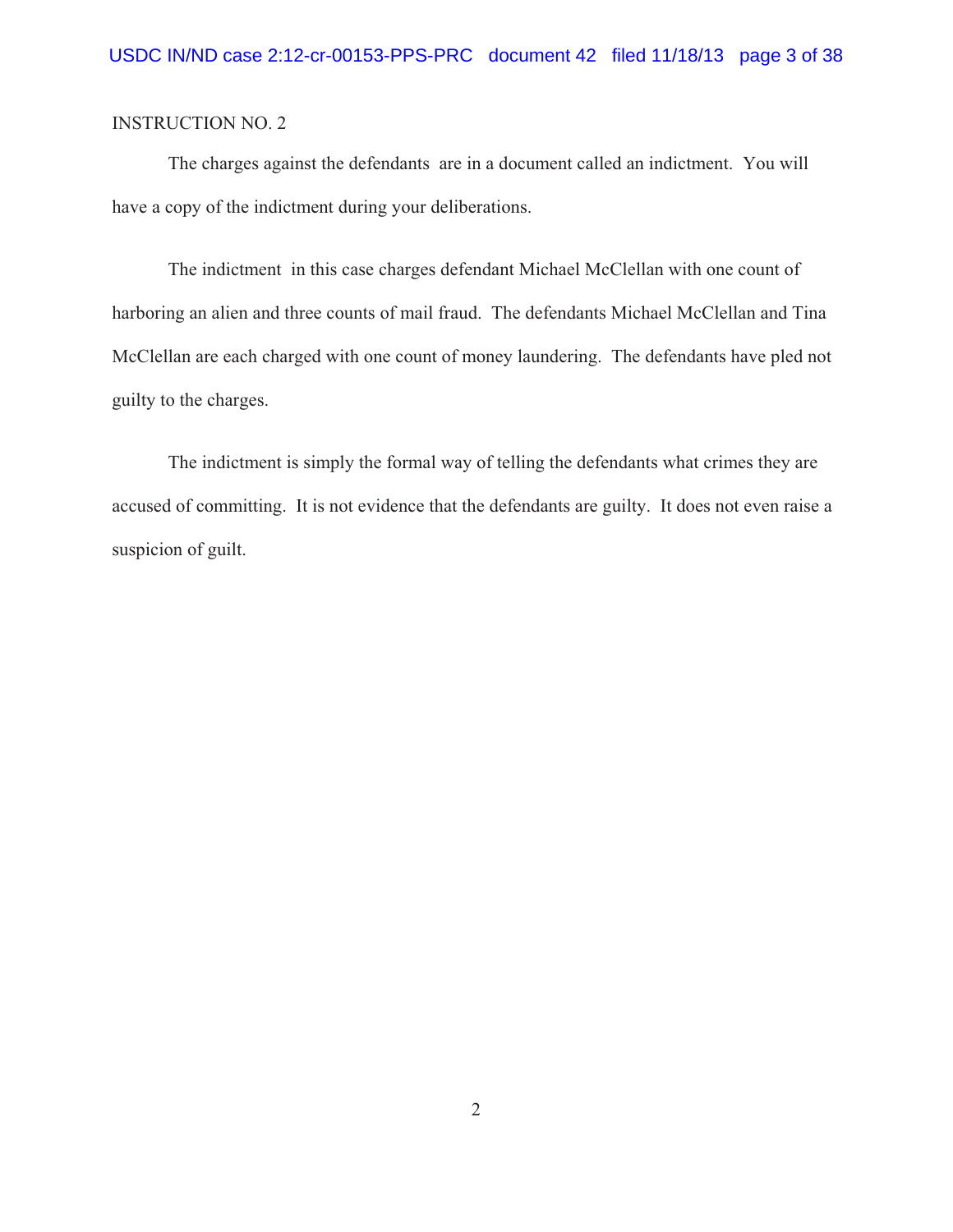Each defendant is presumed innocent of each and every one of the charges. This presumption continues throughout the case, including during your deliberations. It is not overcome unless, from all the evidence in the case, you are convinced beyond a reasonable doubt that the particular defendant you are considering is guilty as charged.

The government has the burden of proving each defendant's guilt beyond a reasonable doubt. This burden of proof stays with the government throughout the case.

A defendant is never required to prove his innocence. He is not required to produce any evidence at all.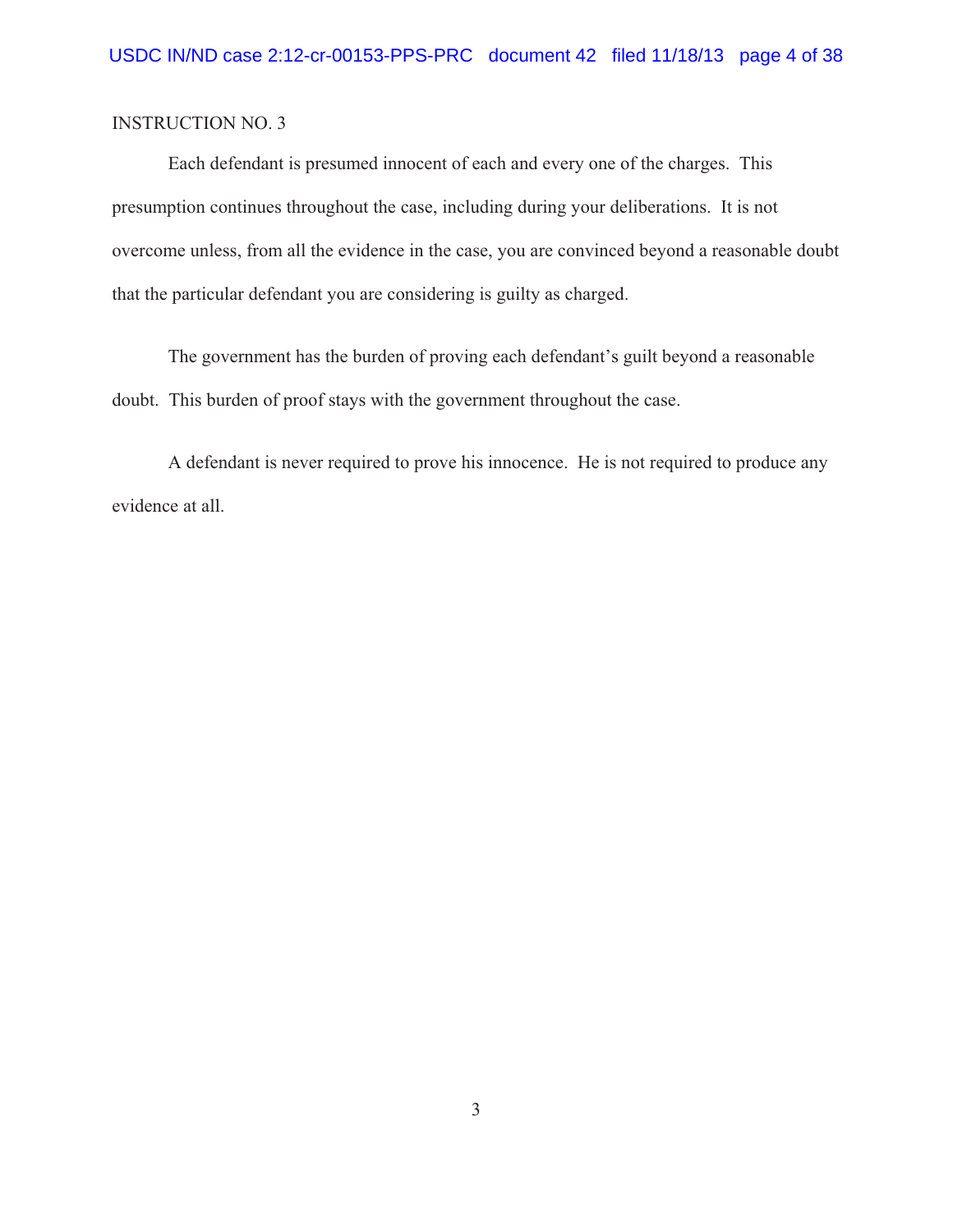You must make your decision based only on the evidence that you saw and heard here in court. Do not consider anything you may have seen or heard outside of court, including anything from the newspaper, television, radio, the Internet, or any other source.

The evidence includes only what the witnesses said when they were testifying under oath, the exhibits that I allowed into evidence, and any stipulations that the lawyers agree to. A stipulation is an agreement that certain facts are true.

Nothing else is evidence. The lawyers' statements and arguments are not evidence. If what a lawyer said is different from the evidence as you remember it, the evidence is what counts. The lawyers' questions and objections likewise are not evidence.

A lawyer has a duty to object if he thinks a question is improper. If I sustained objections to questions the lawyers asked, you must not speculate on what the answers might have been.

If, during the trial, I struck testimony or exhibits from the record, or told you to disregard something, you must not consider it.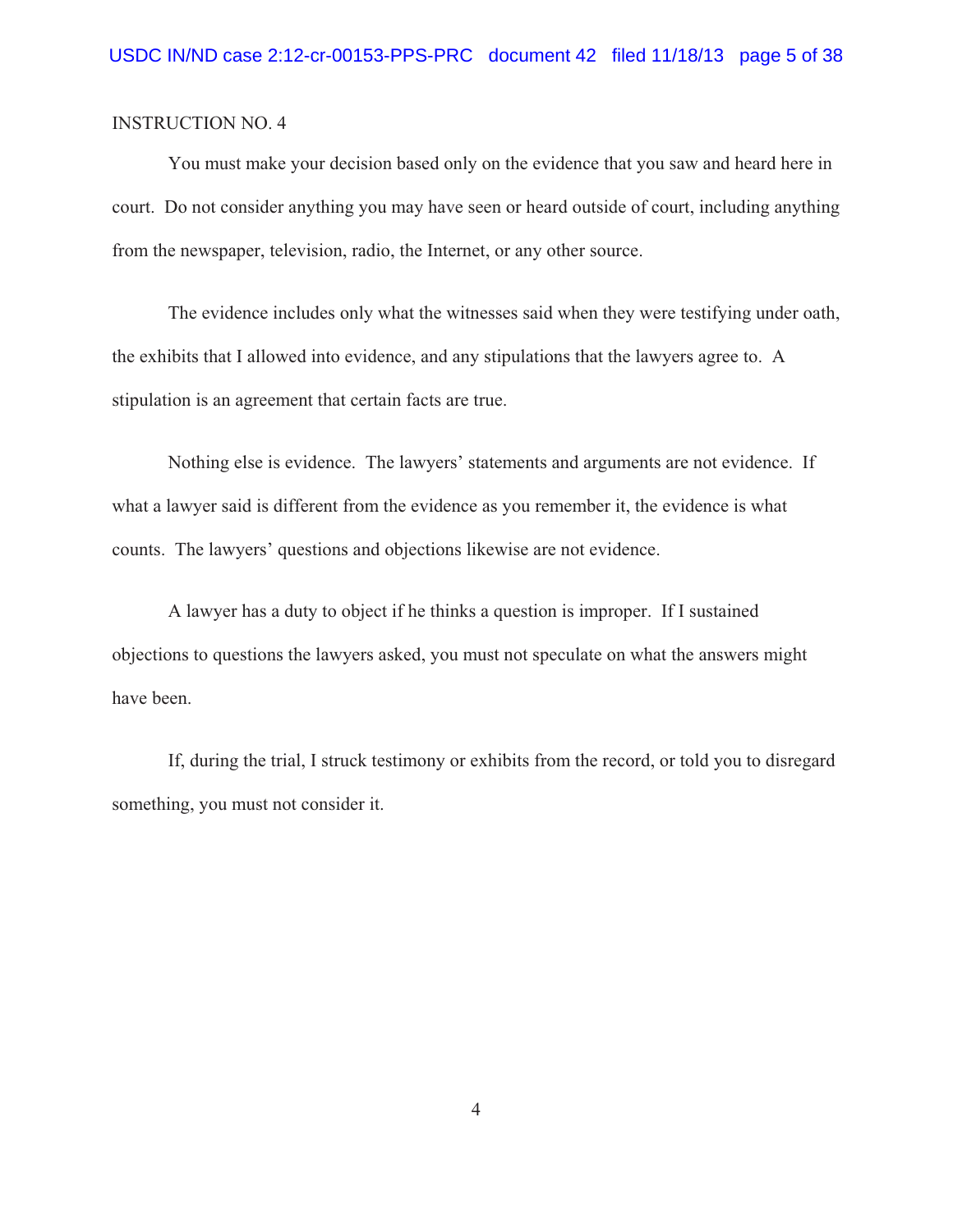Give the evidence whatever weight you decide it deserves. Use your common sense in weighing the evidence, and consider the evidence in light of your own everyday experience.

People sometimes look at one fact and conclude from it that another fact exists. This is called an inference. You are allowed to make reasonable inferences, so long as they are based on the evidence.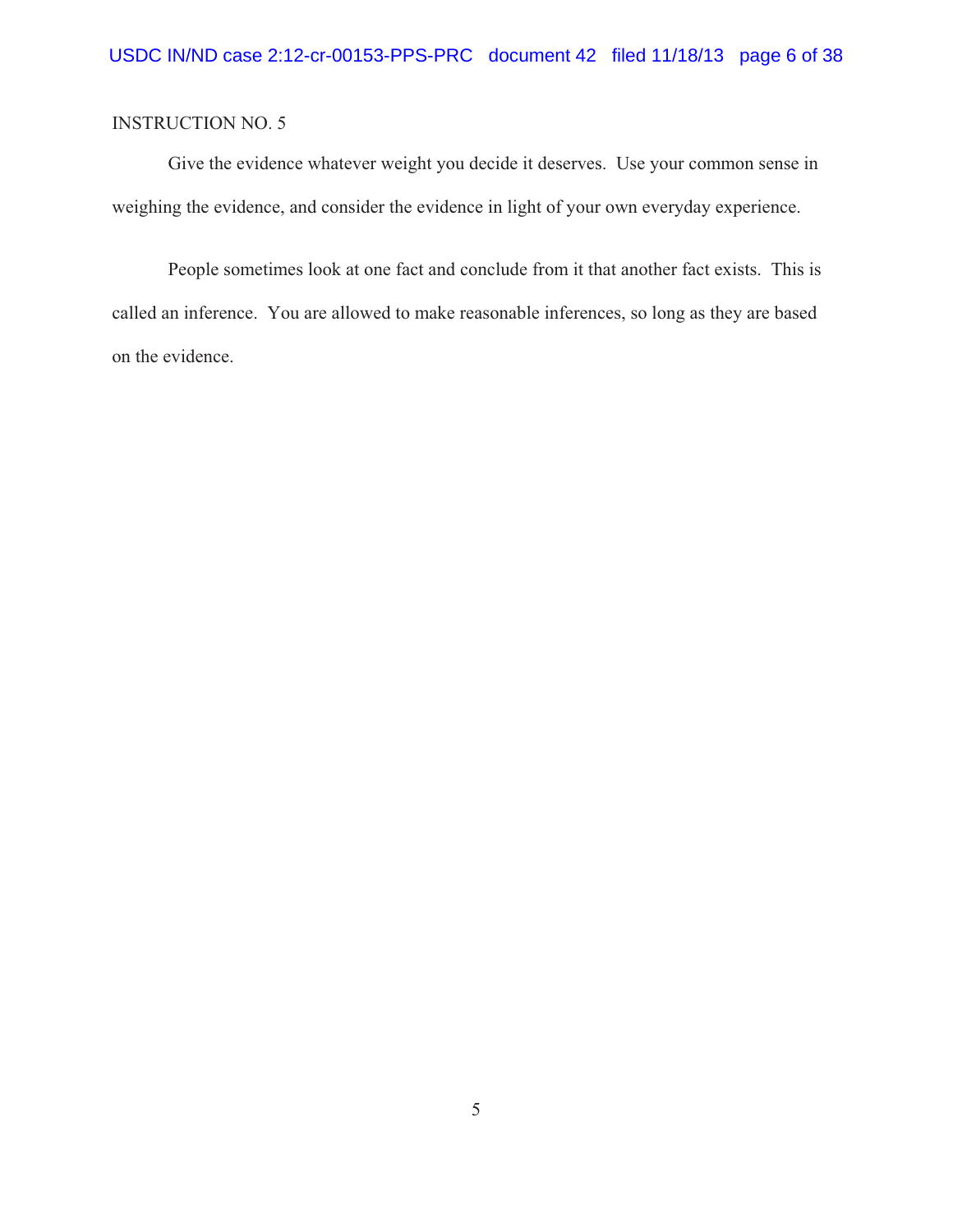You may have heard the terms "direct evidence" and "circumstantial evidence." Direct evidence is evidence that directly proves a fact. Circumstantial evidence is evidence that indirectly proves a fact.

You are to consider both direct and circumstantial evidence. The law does not say that one is better than the other. It is up to you to decide how much weight to give to any evidence, whether direct or circumstantial.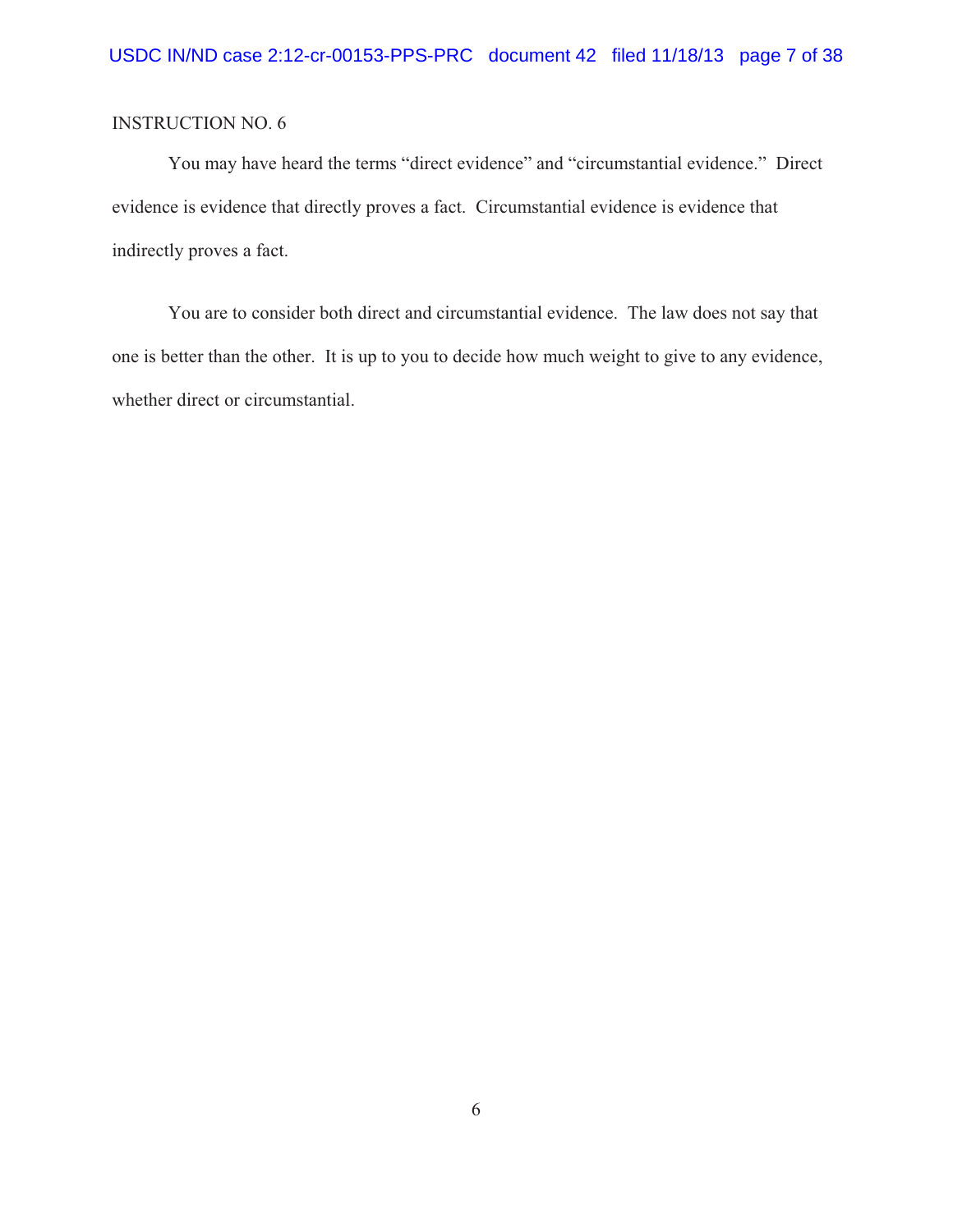Do not make any decisions simply by counting the number of witnesses who testified about a certain point.

What is important is how truthful and accurate the witnesses were and how much weight you think their testimony deserves.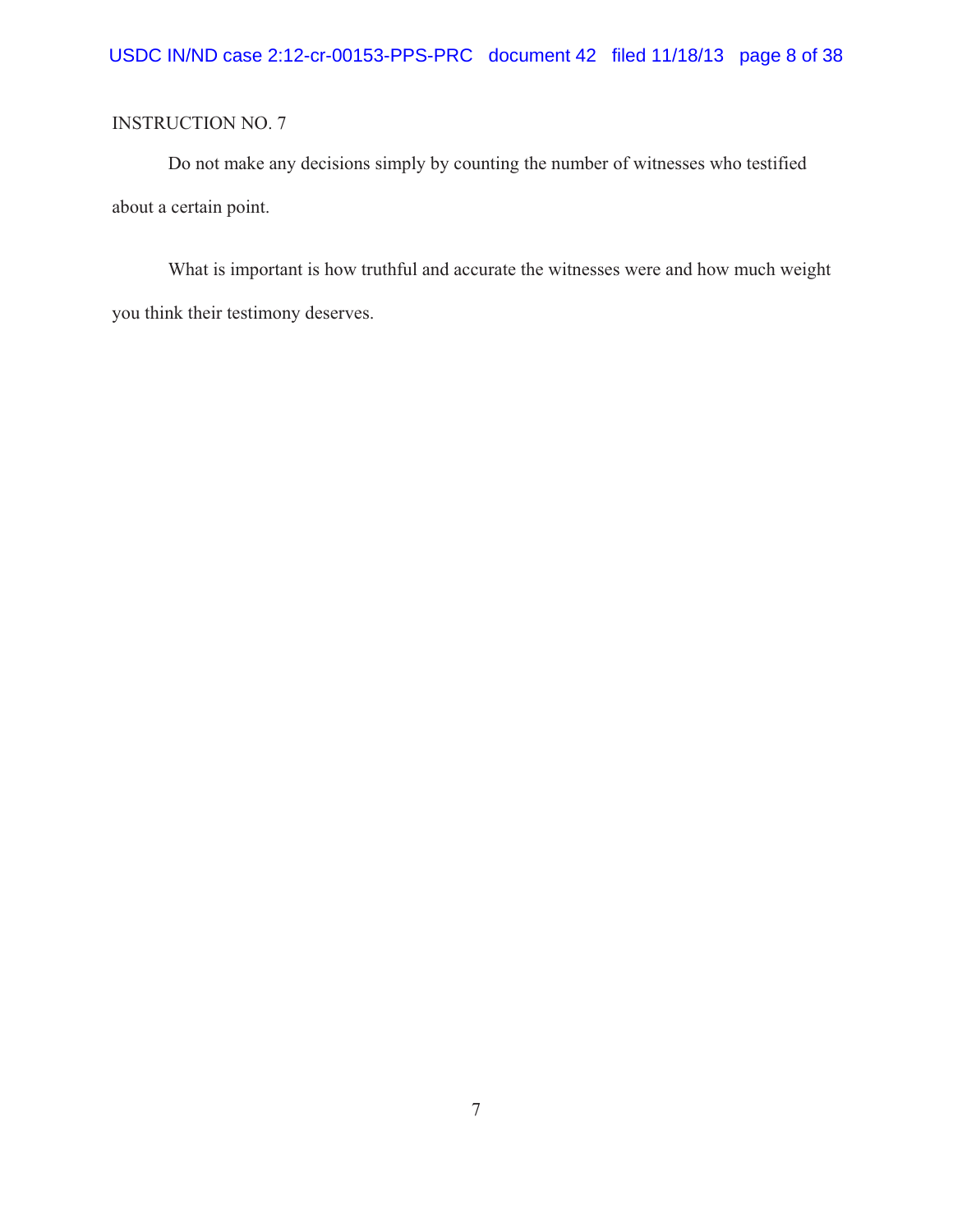A defendant has an absolute right not to testify or present evidence. You may not consider in any way the fact that a defendant did not testify or present evidence. You should not even discuss it in your deliberations.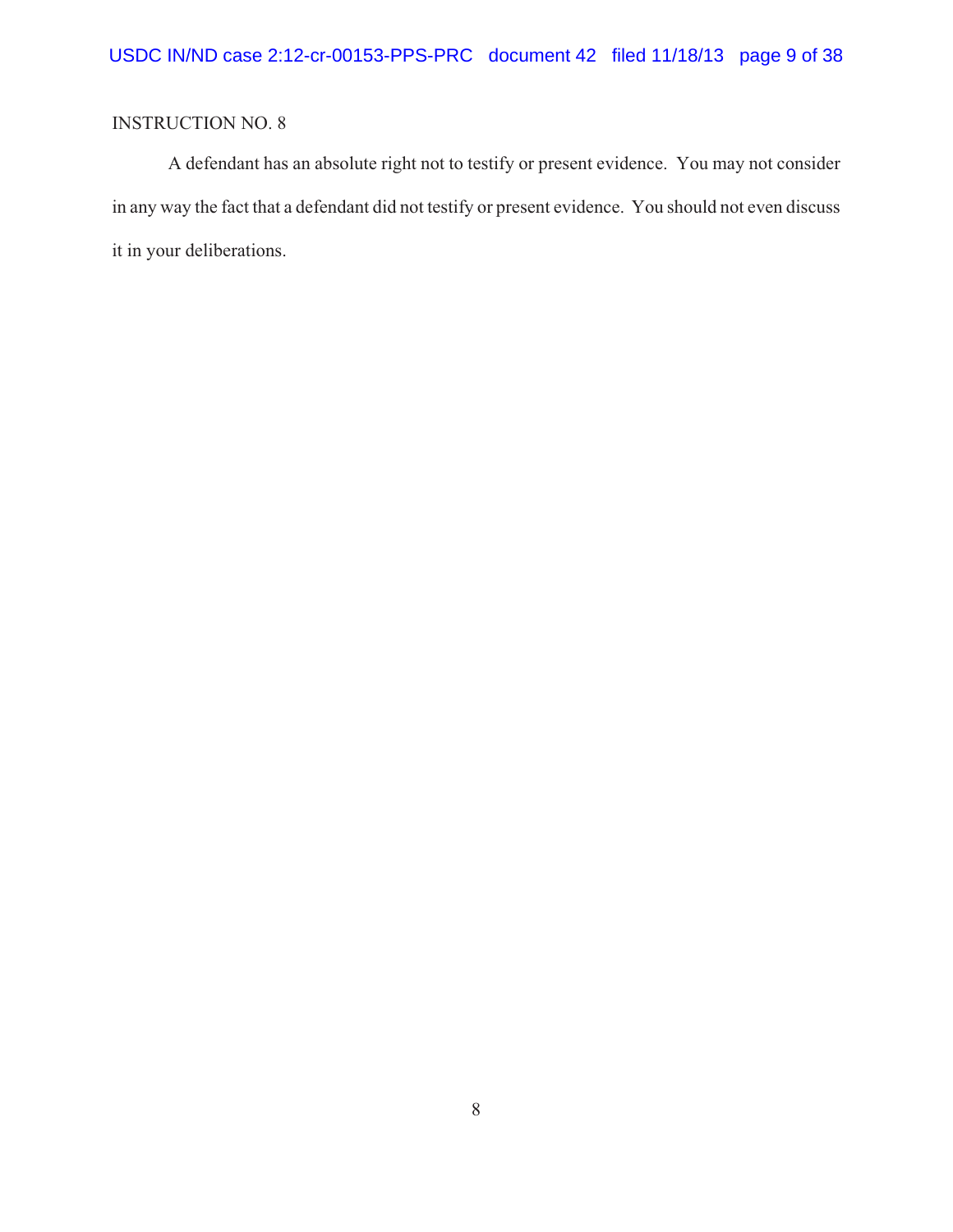Part of your job as jurors is to decide how believable each witness was, and how much weight to give each witness' testimony. You may accept all of what a witness says, or part of it, or none of it.

Some factors you may consider include:

- the intelligence of the witness;
- the witness's ability and opportunity to see, hear, or know the things the witness testified about;
- the witness's memory;
- the witness's demeanor;
- whether the witness had any bias, prejudice, or other reason to lie or slant the testimony;
- the truthfulness and accuracy of the witness's testimony in light of the other evidence presented; and
- inconsistent or consistent statements or conduct by the witness.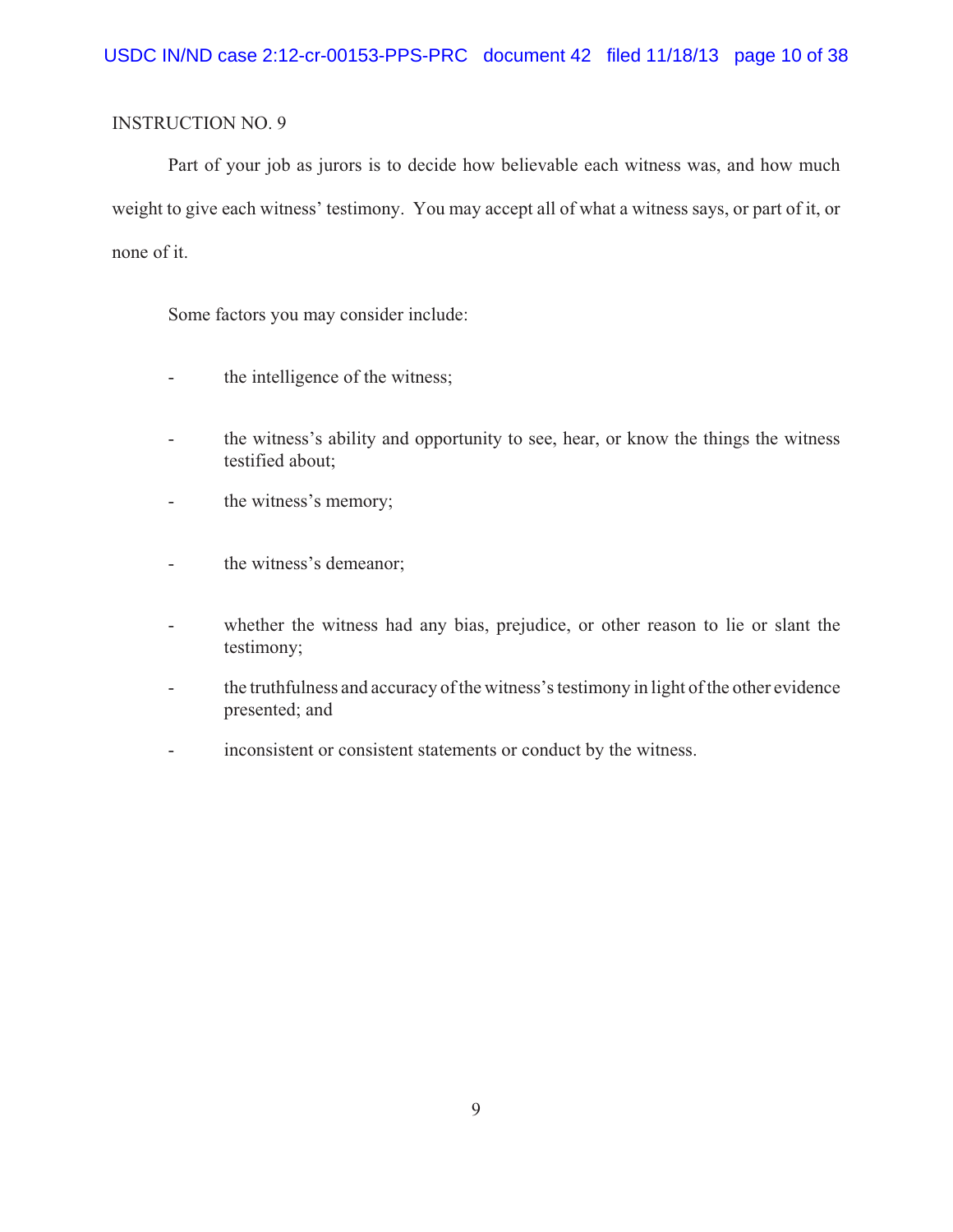USDC IN/ND case 2:12-cr-00153-PPS-PRC document 42 filed 11/18/13 page 11 of 38

# INSTRUCTION NO. 10

It is proper for an attorney to interview any witness in preparation for trial.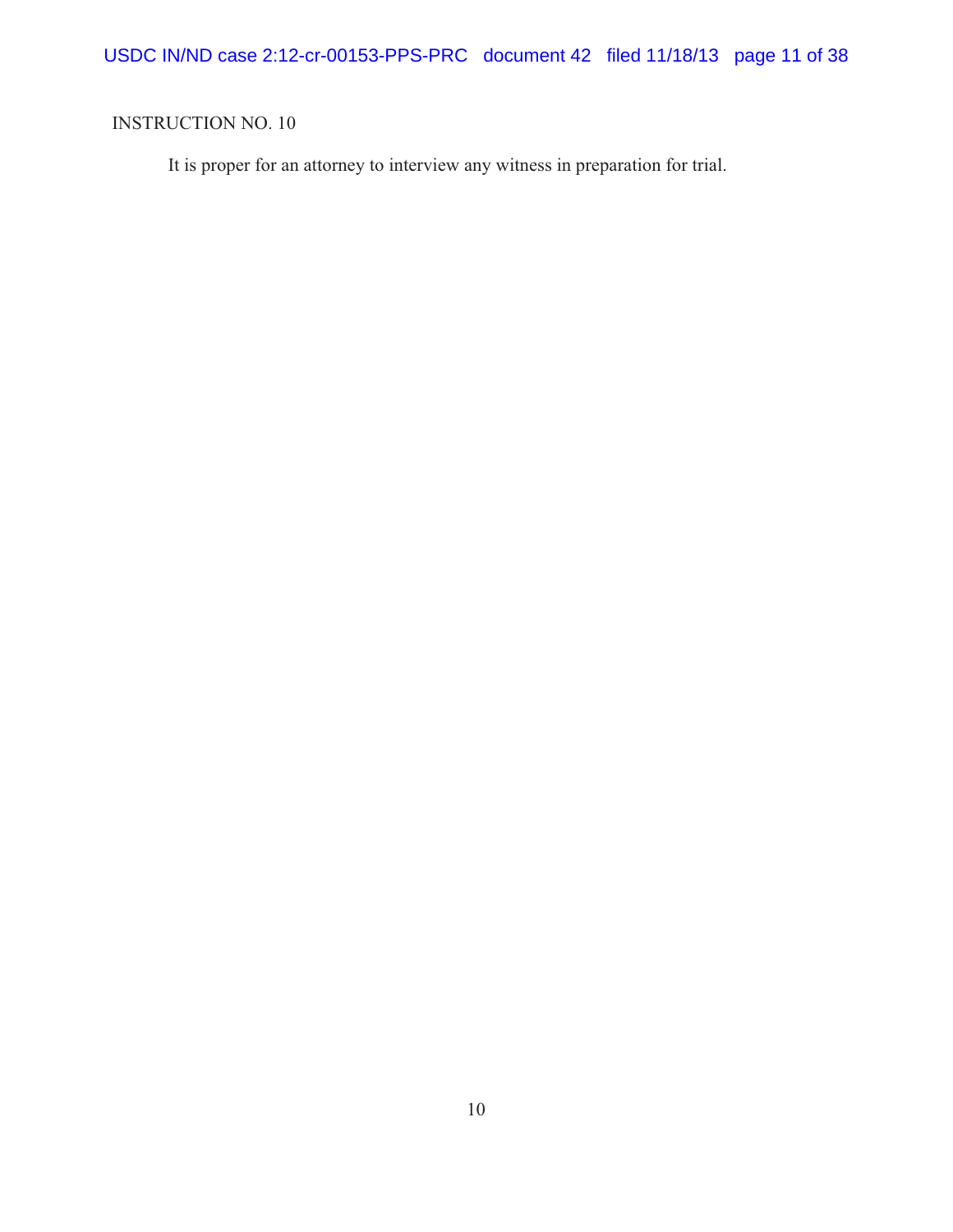You have heard evidence that before the trial, witnesses made statements that may be inconsistent with their testimony here in court. You may consider an inconsistent statement made before the trial only to help you decide how believable a witness's testimony was here in court. If an earlier statement was made under oath, then you can also consider the earlier statement as evidence of the truth of whatever the witness said in the earlier statement.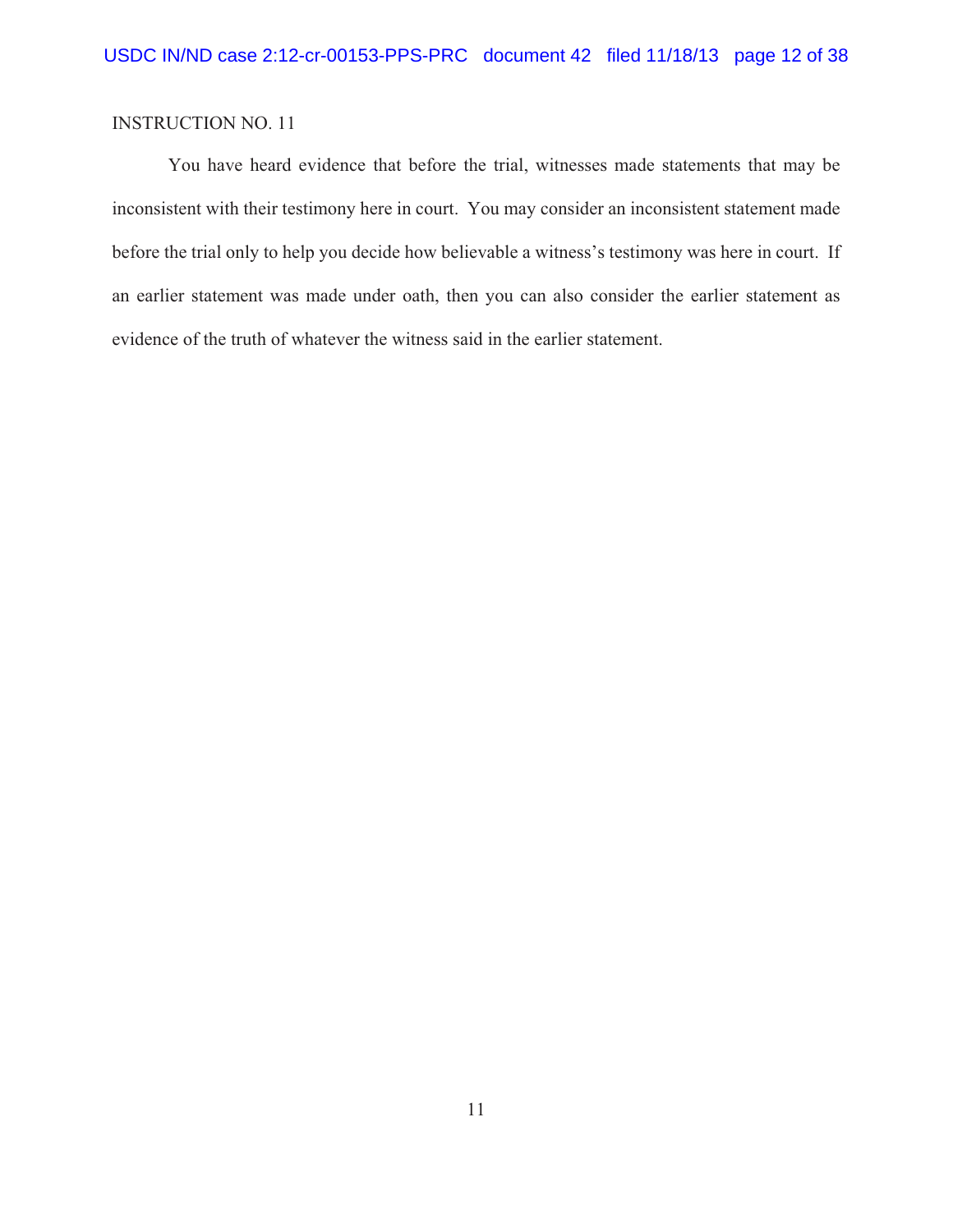You have heard testimony from Francis Lopez and Horacio Bastida who:

- were promised and received benefits in return for their testimony and cooperation with the government;
- and, in the case of Francis Lopez, has admitted lying under oath;

You may give these witnesses' testimony whatever weight you believe is appropriate, keeping in mind that you must consider that testimony with caution and great care.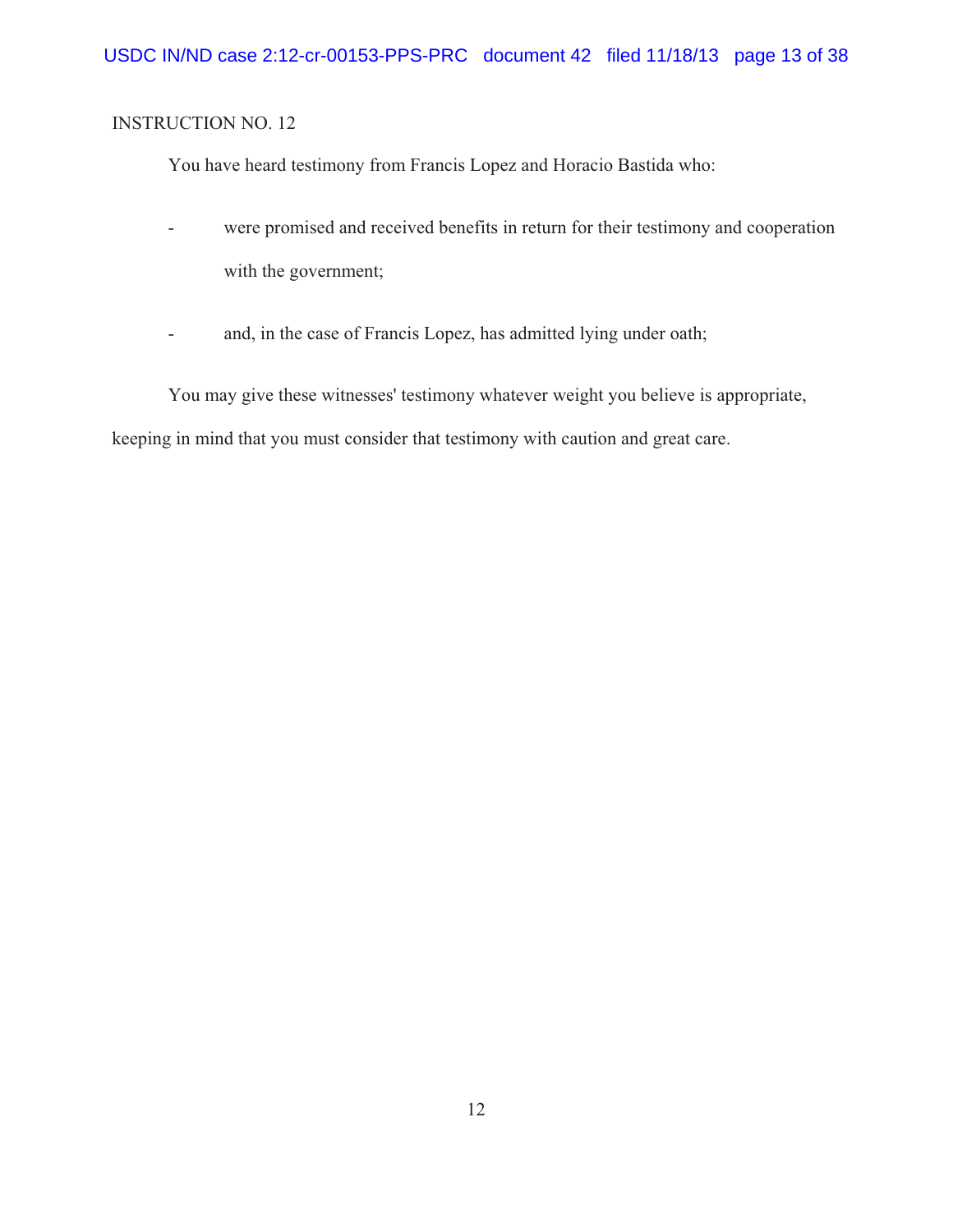You have heard testimony that defendant Michael McClellan made a statement to Phil Coduti of the Department of Homeland Security. You must decide whether the defendant actually made the statement, and, if so, how much weight to give to the statement. In making these decisions, you should consider all of the evidence, including the defendant's personal characteristics and circumstances under which the statement may have been made.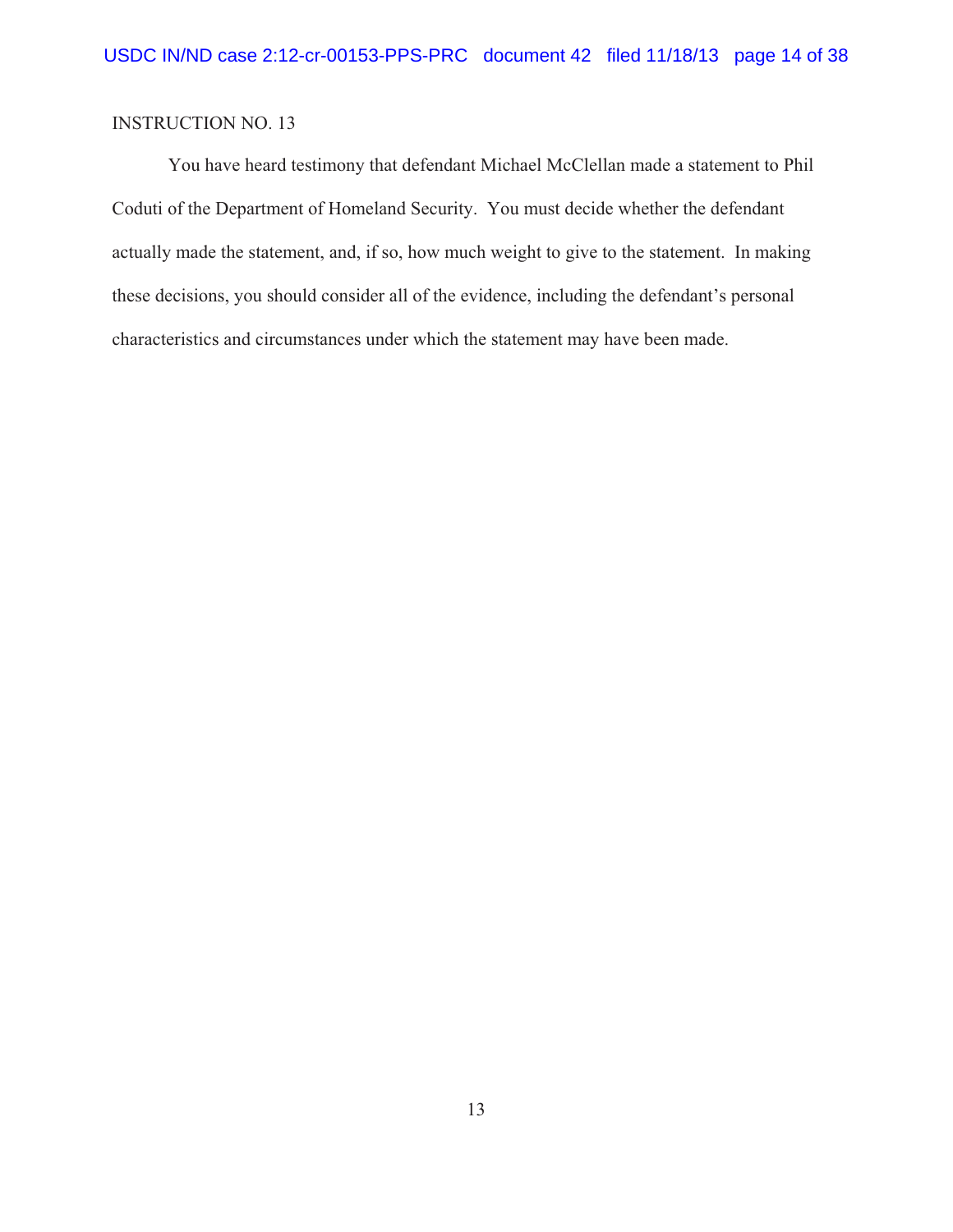You have heard recorded conversations and seen video recordings. This is proper evidence that you should consider together with and in the same way you consider the other evidence.

You were also given transcripts of the conversations to help you follow the recordings as you listened to them. The recordings are the evidence of what was said and who said it. The transcripts are not evidence. If you noticed any differences between what you heard in a conversation and what you read in the transcripts, your understanding of the recording is what matters. In other words, you must rely on what you heard, not what you read. And if you could not hear or understand certain parts of a recording, you must ignore the transcripts as far as those parts are concerned. You may consider a person's actions, facial expressions, and lip movements that you are able to observe on a video recording to help you determine what was said and who said it.

I am providing you with the recordings and a device with instructions on its use. It is up to you to decide whether to listen to the recording during your deliberations. You may, if you wish, rely on your recollections of what you heard during the trial.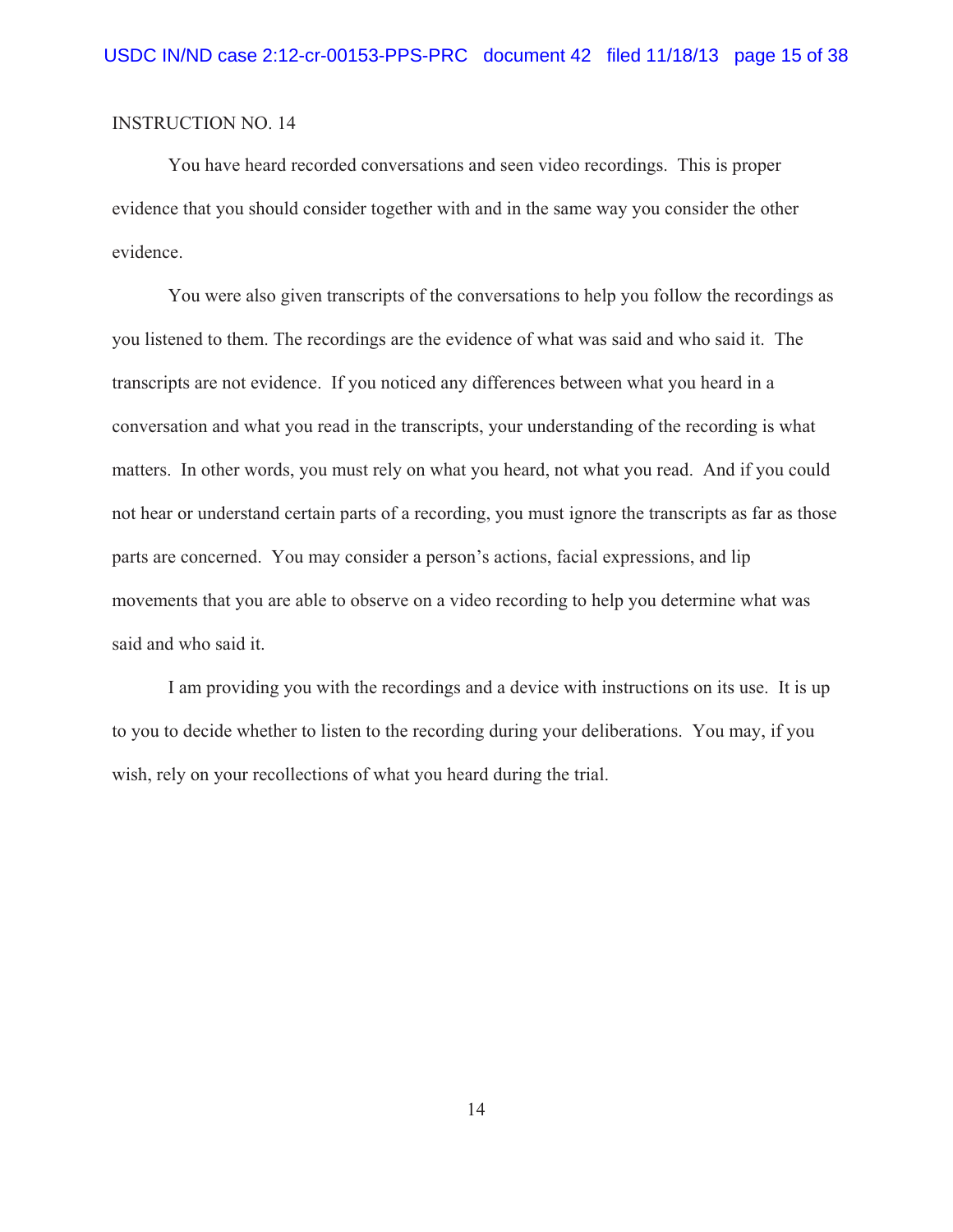Certain summaries were admitted in evidence. You may use those summaries as evidence.

It is up to you to decide how much weight to give to the summaries.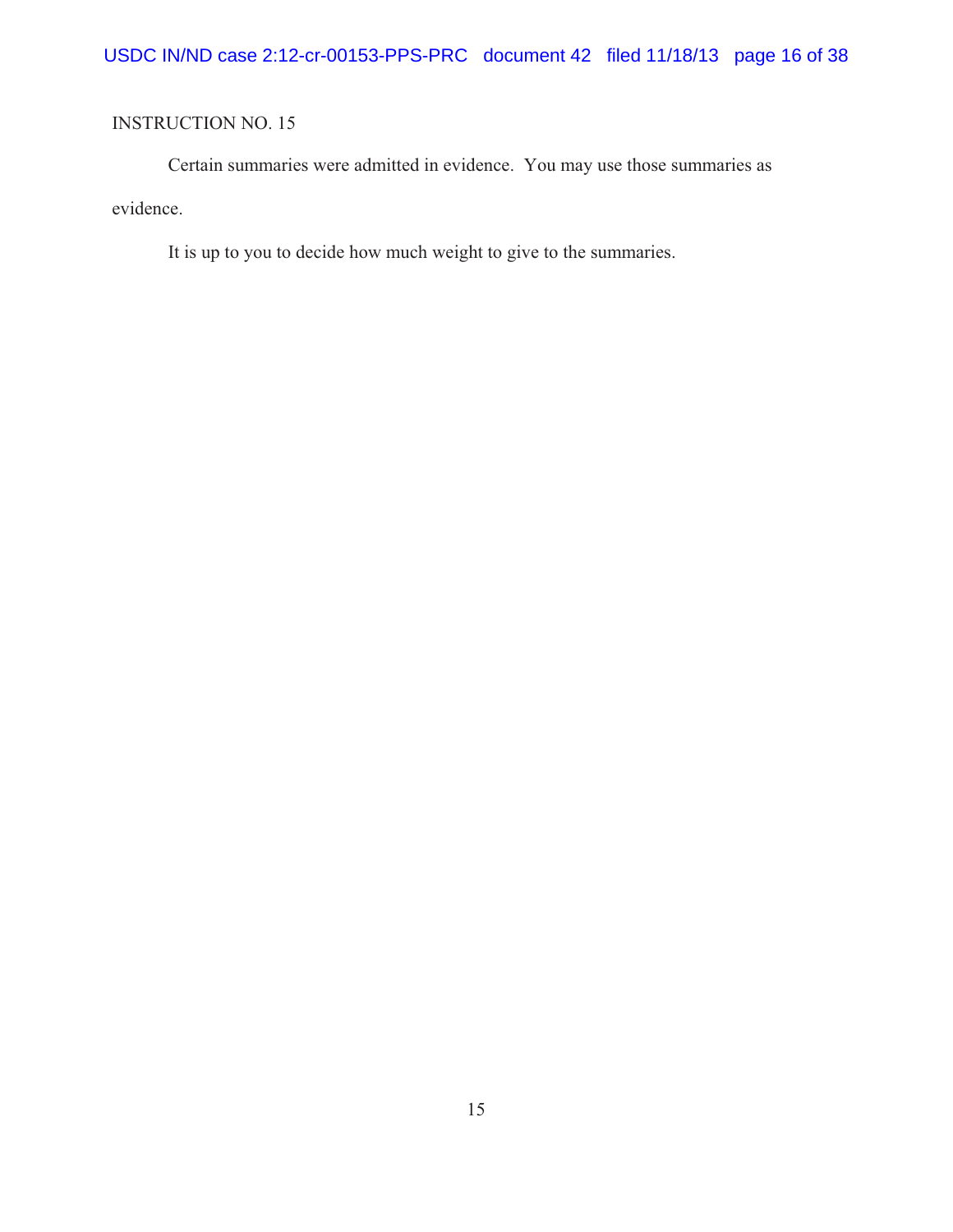If you have taken notes during the trial, you may use them during deliberations to help you remember what happened during the trial. You should use your notes only as aids to your memory. The notes are not evidence. All of you should rely on your independent recollection of the evidence, and you should not be unduly influenced by the notes of other jurors. Notes are not entitled to any more weight than the memory or impressions of each juror.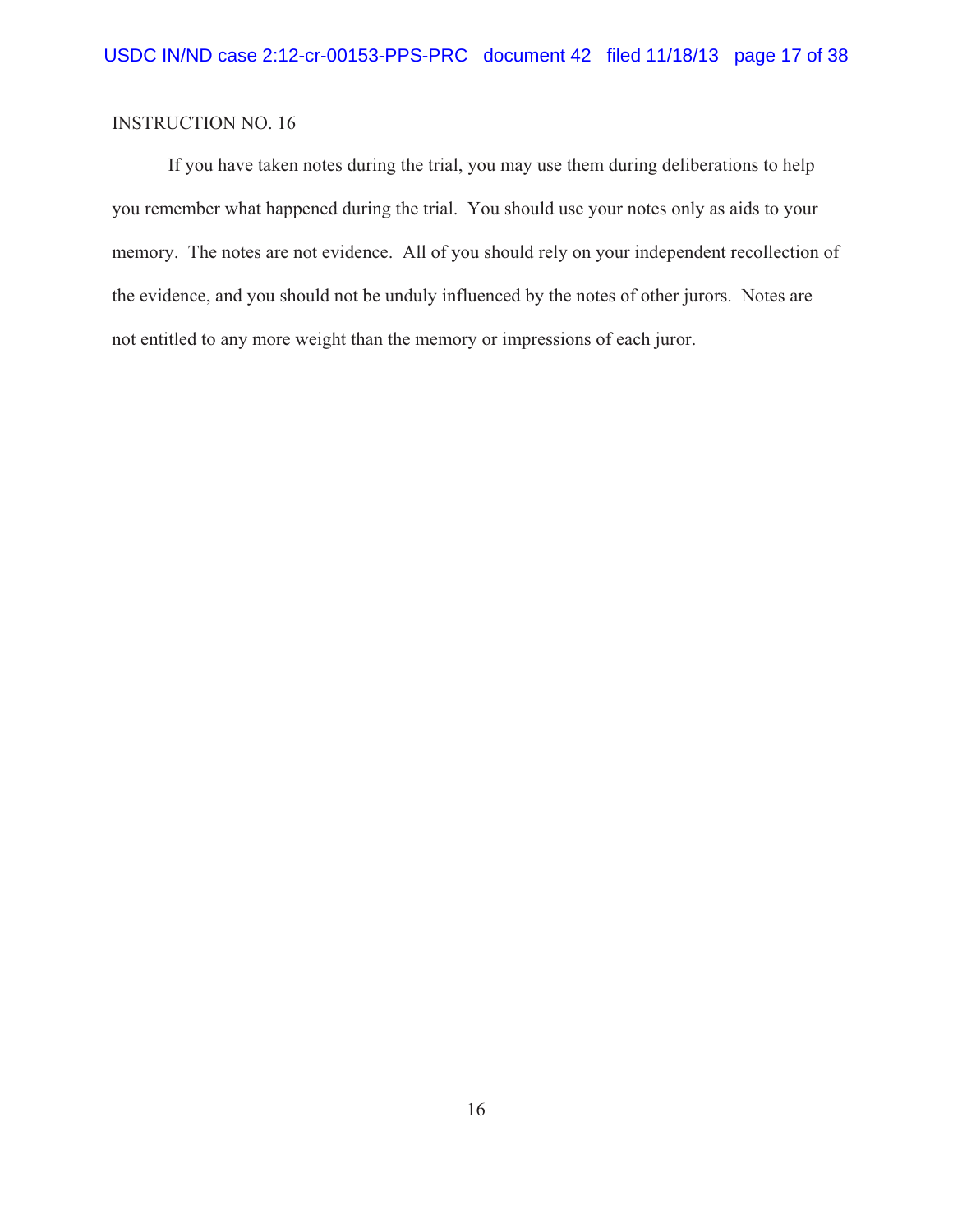Count 1 of the indictment charges the defendant Michael McClellan with harboring an alien. In order for you to find the defendant guilty of this charge, the government must prove each of the following elements beyond a reasonable doubt:

- 1. The defendant harbored the persons named in the indictment; and
- 2. The persons named in the indictment were aliens; and
- 3. The persons named in the indictment remained in the United States in violation of the law; and
- 4. The defendant knew that the persons named in the indictment were not lawfully in the United States.

If you find from your consideration of all the evidence that the government has proved each of these elements beyond a reasonable doubt, then you should find the defendant guilty.

If, on the other hand, you find from your consideration of all the evidence that the government has failed to prove any one of these elements beyond a reasonable doubt, then you should find the defendant not guilty.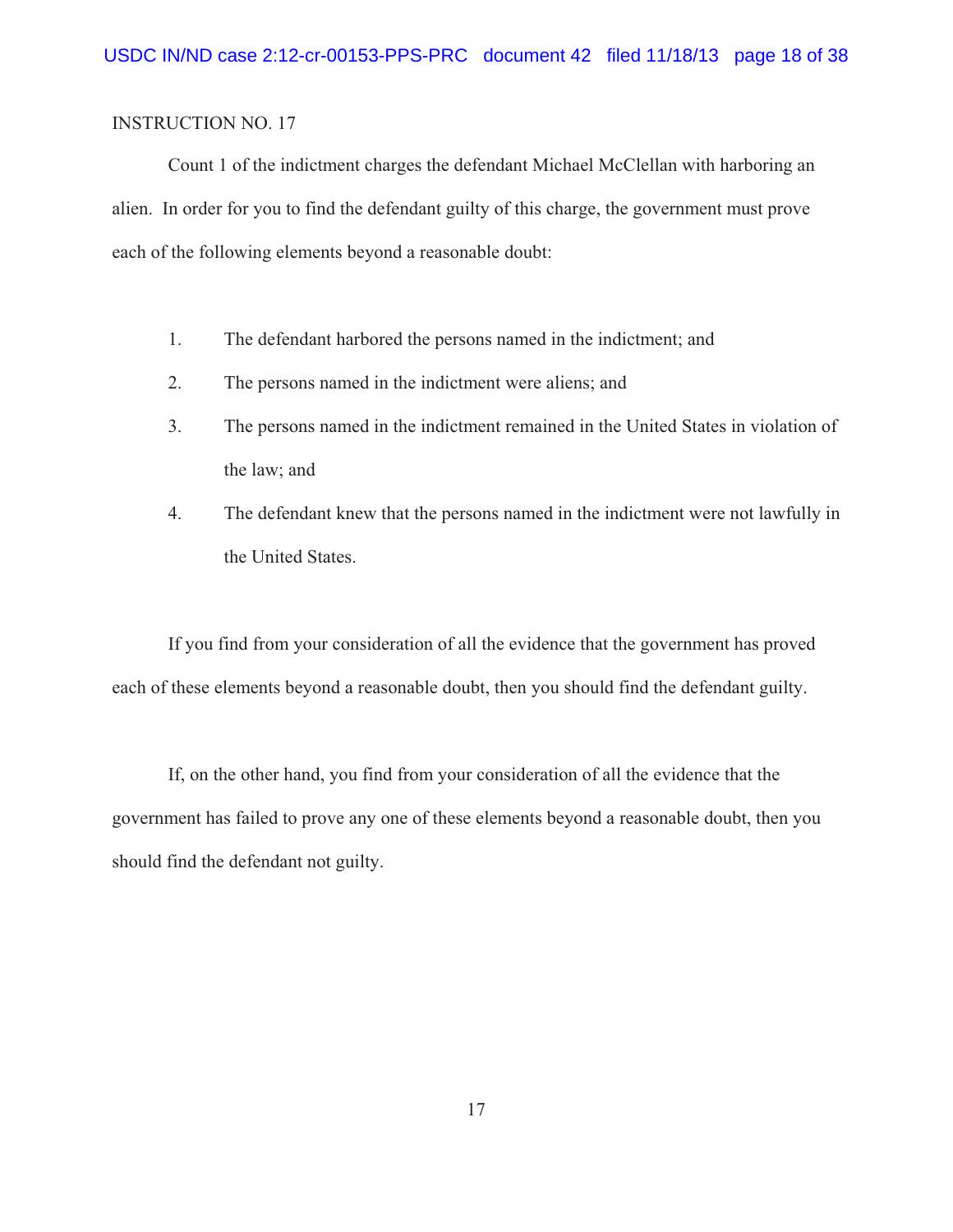An "alien" is any person who is not a citizen or national of the United States.

A "citizen of the United States" is a person who was born within the United States or naturalized through judicial proceedings.

A "national of the United States" is a citizen of the United States or a non-citizen of the United States who owes permanent allegiance to the United States.

To "harbor" an alien means to provide a known alien with a secure haven, a refuge, or a place to stay where it is unlikely that the authorities will be seeking him.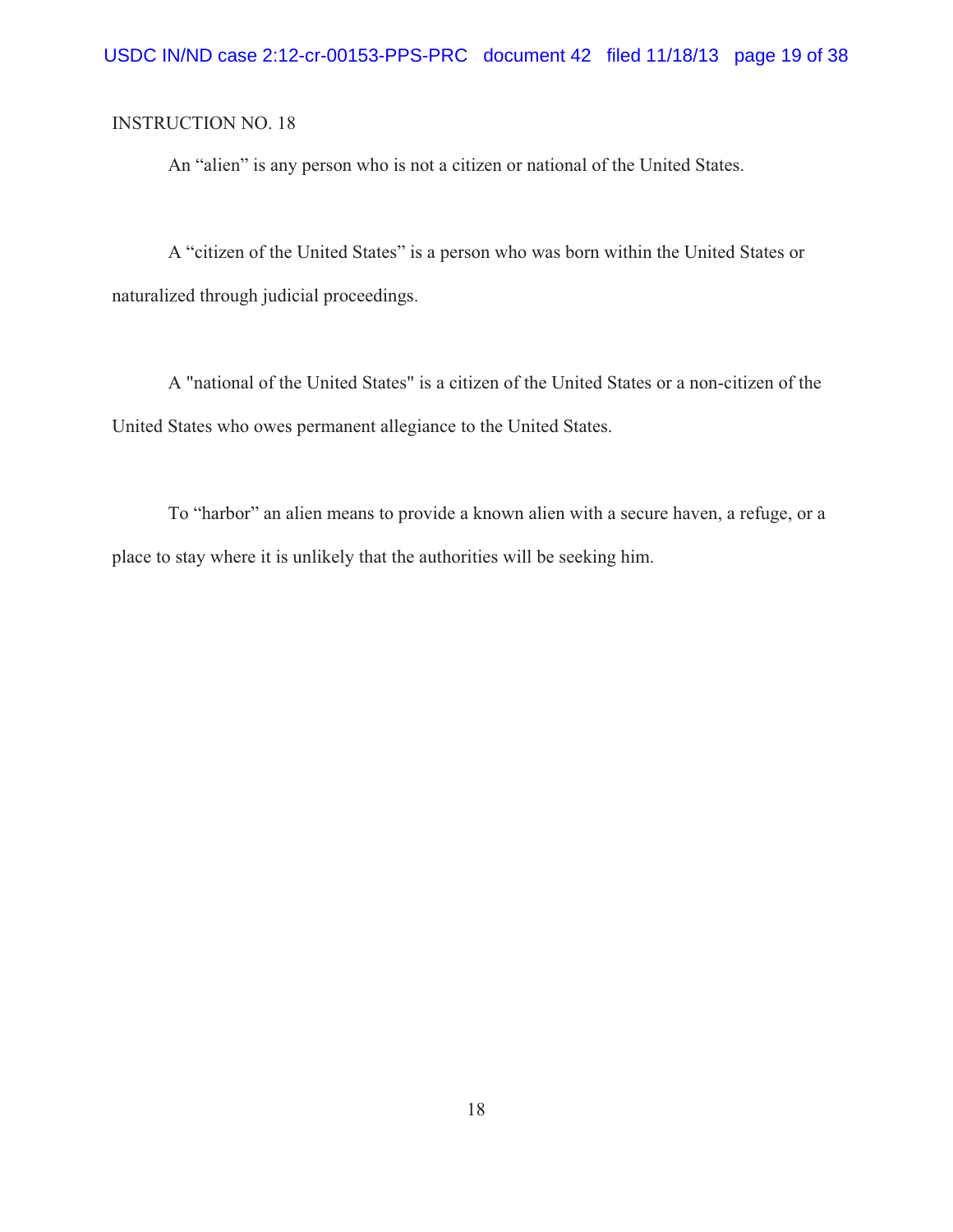A person acts knowingly if he or she realizes what they are doing and are aware of the nature of their conduct, and does not act through ignorance, mistake, or accident. In deciding whether a defendant acted knowingly, you may consider all of the evidence, including what the defendant did or said.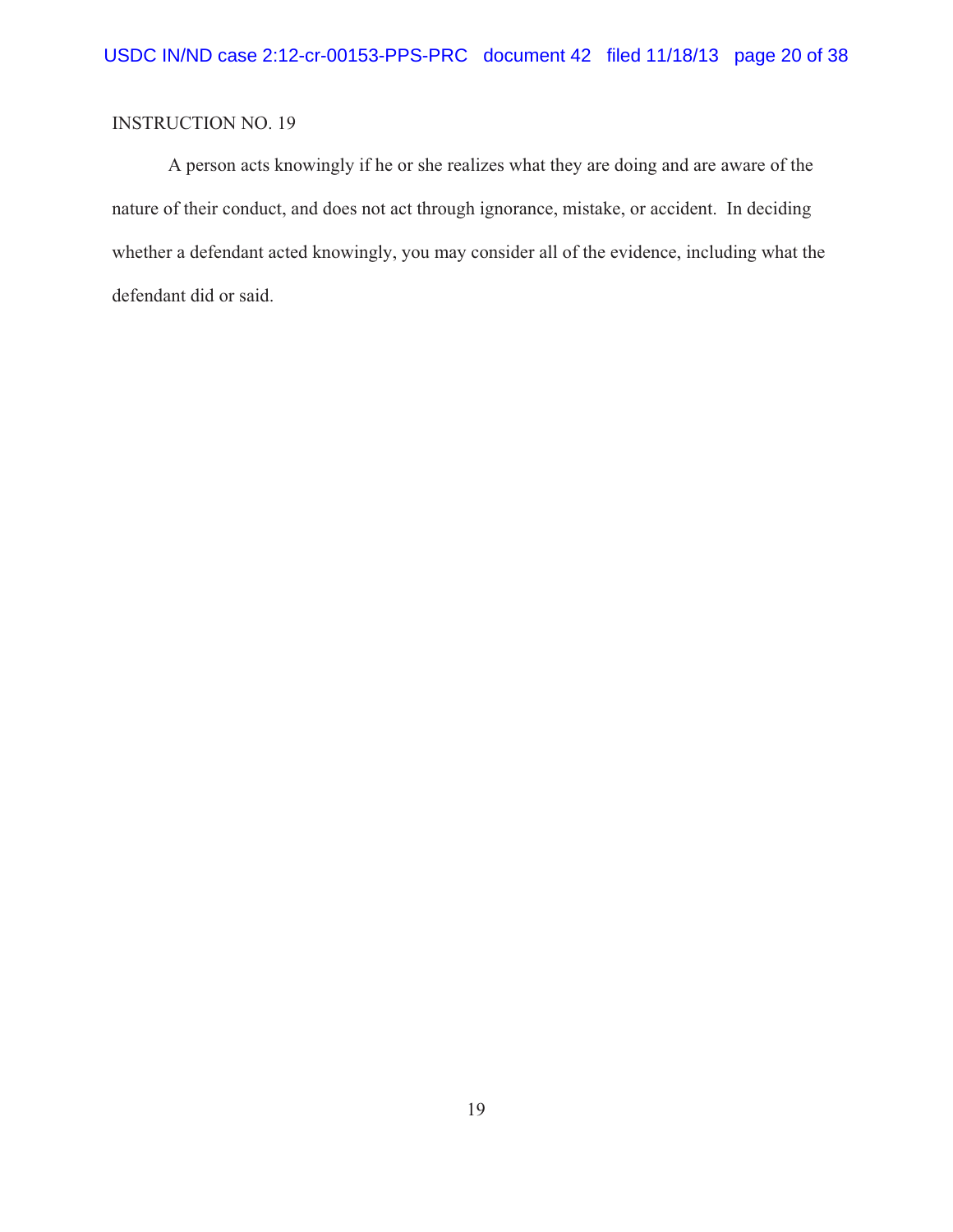Count 1 charges the defendant with harboring more than one illegal alien. The government is not required to prove that the defendant harbored every one of the illegal aliens alleged in Count 1. However, the government is required to prove that the defendant harbored at least one of the illegal aliens alleged in Count 1. To find that the government has proven this, you must agree unanimously on which particular illegal alien the defendant harbored, as well as all of the other elements of the crime charged.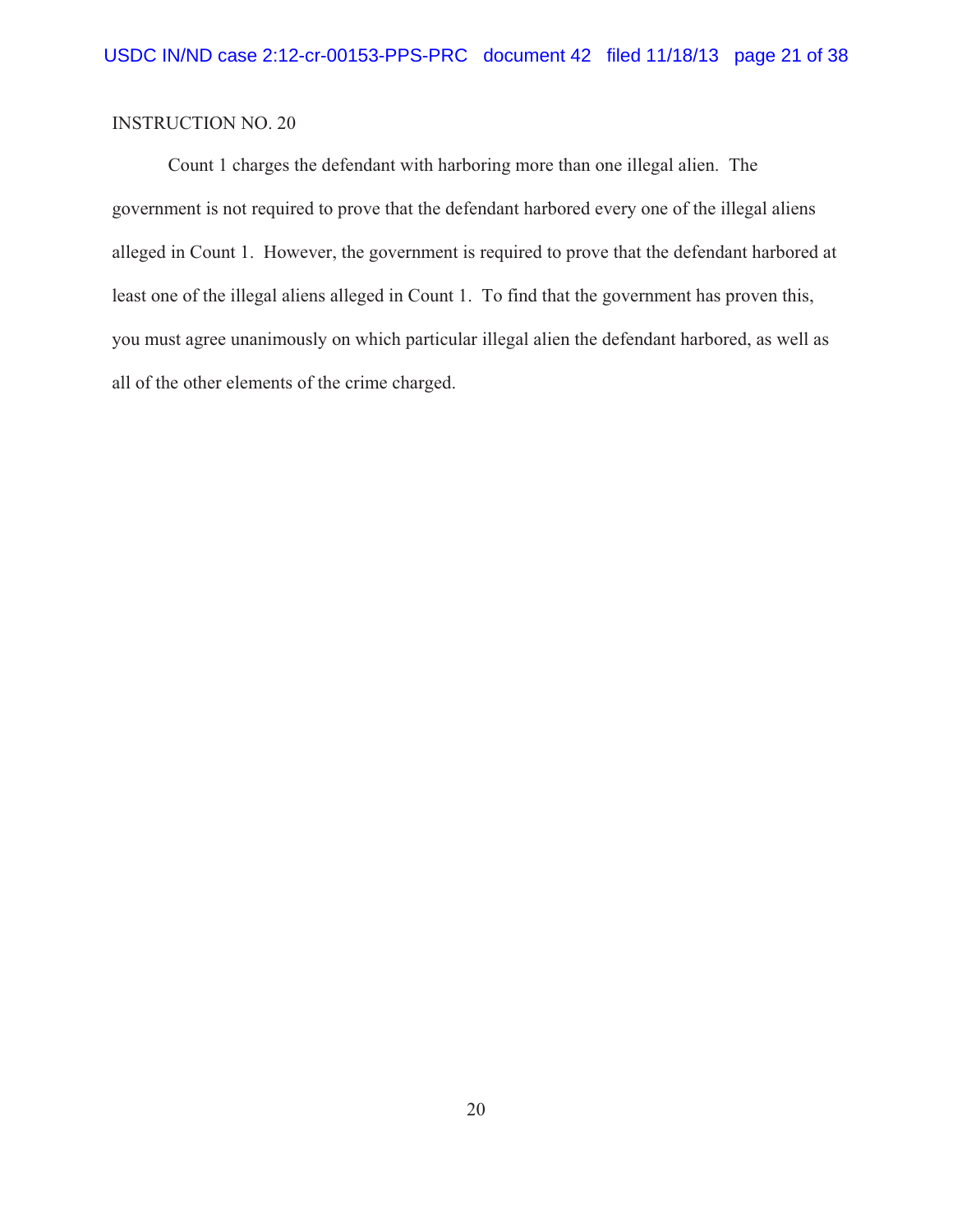Counts 2, 3, and 4 of the indictment charge the defendant Michael McClellan with mail fraud. In order for you to find the defendant guilty of mail fraud, the government must prove each of the following elements beyond a reasonable doubt:

- 1. That the defendant knowingly devised or participated in a scheme to defraud, as described in Count 2, 3 and 4; and
- 2. That the defendant did so with the intent to defraud; and
- 3. The scheme to defraud involved a materially false or fraudulent pretense, representation, or promise, and
- 4. That for the purpose of carrying out the scheme or attempting to do so, the defendant caused the use of a private or commercial interstate carrier in the manner charged in the particular count.

If you find from your consideration of all the evidence that the government has proved each of these elements beyond a reasonable doubt, then you should find the defendant guilty.

If, on the other hand, you find from your consideration of all the evidence that the government has failed to prove any one of these elements beyond a reasonable doubt, then you should find the defendant not guilty.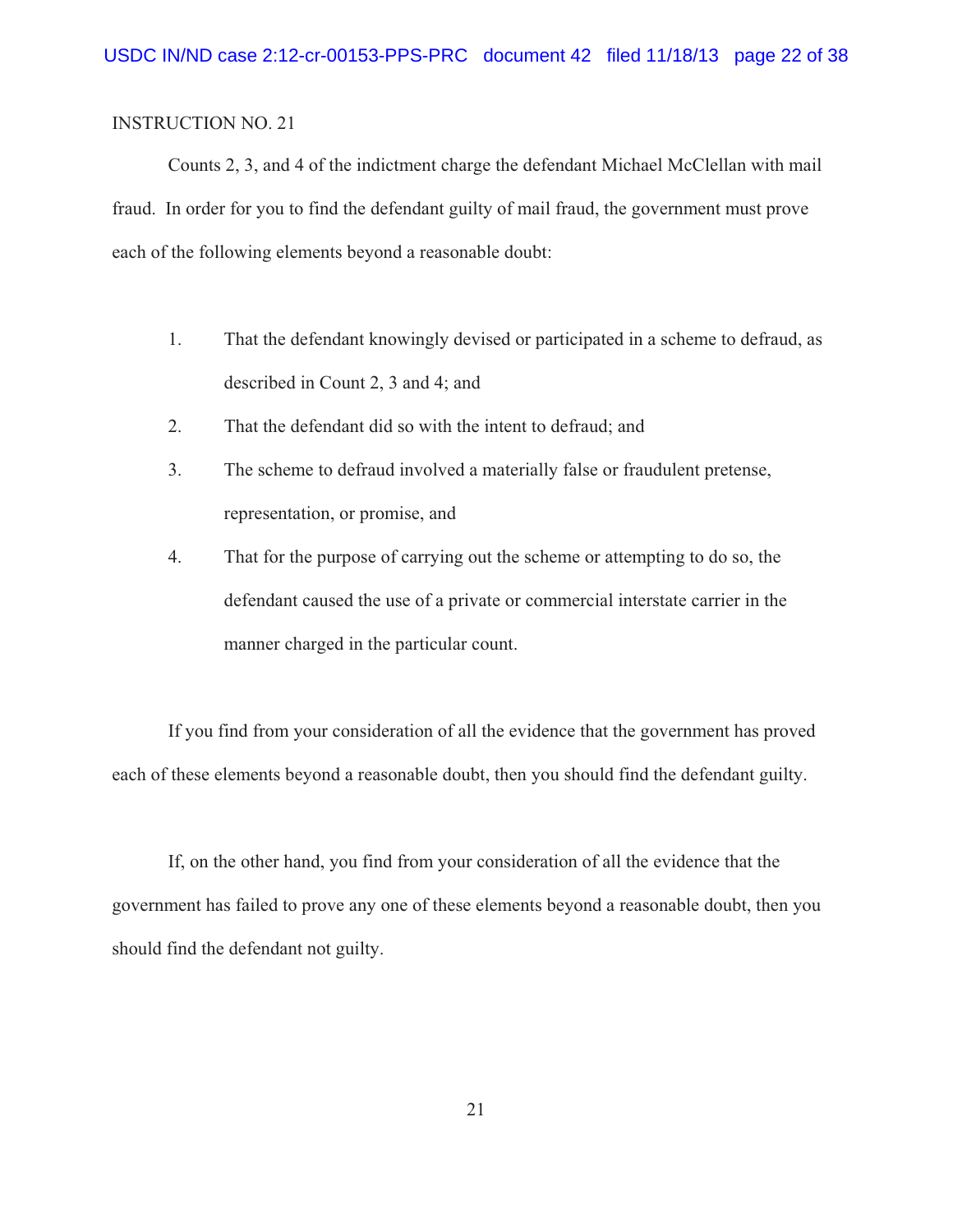A scheme is a plan or course of action formed with the intent to accomplish some purpose.

A scheme to defraud is a scheme that is intended to deceive or cheat another and to obtain money, or property or cause the potential loss of money or property to another, by means of materially false or fraudulent pretenses, representations or promises.

A materially false or fraudulent pretense, representation, or promise may be accomplished by the omission or the concealment of material information.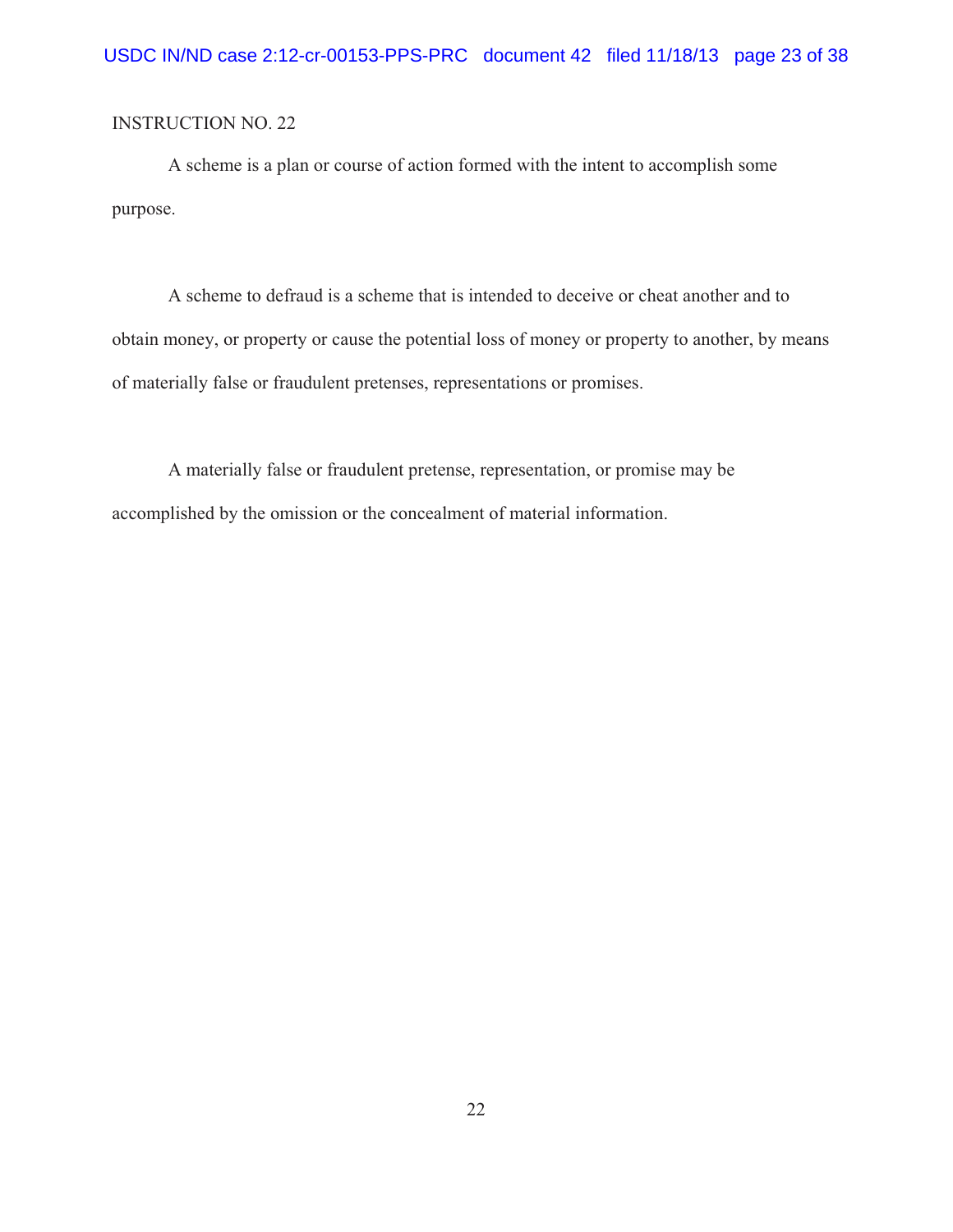In considering whether the government has proven a scheme to defraud, the government must prove that one or more of the false or fraudulent pretenses, representations or promises charged in the portion of the indictment describing the scheme be proved beyond a reasonable doubt. The government, however, is not required to prove all of them.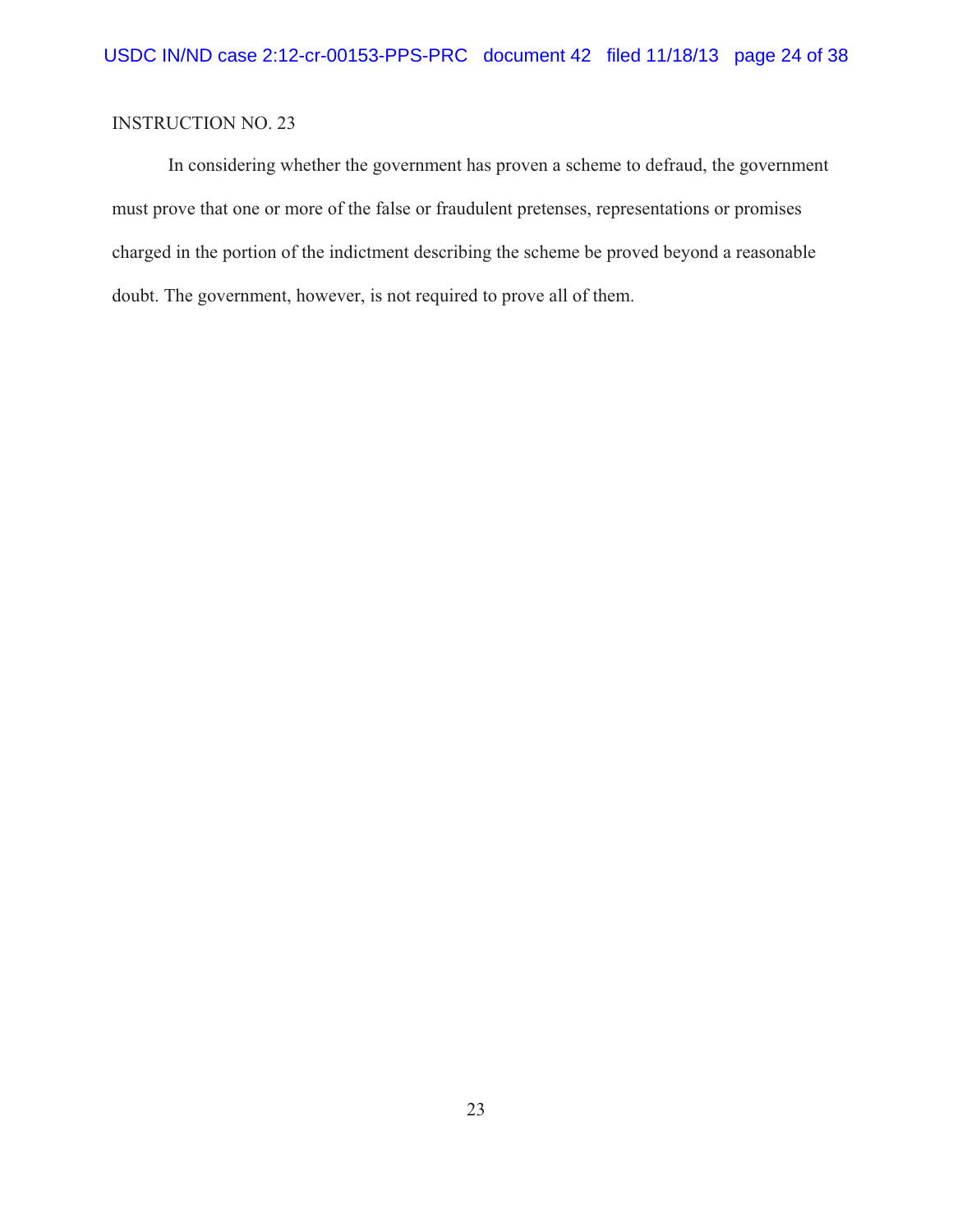A false or fraudulent pretense, representation, promise, omission, or concealment is "material" if it is capable of influencing the decision of the persons to whom it was addressed.

It is not necessary that the false or fraudulent pretense, representation, promise, omission, or concealment actually have that influence or be relied on by the alleged victim, as long as it is capable of doing so.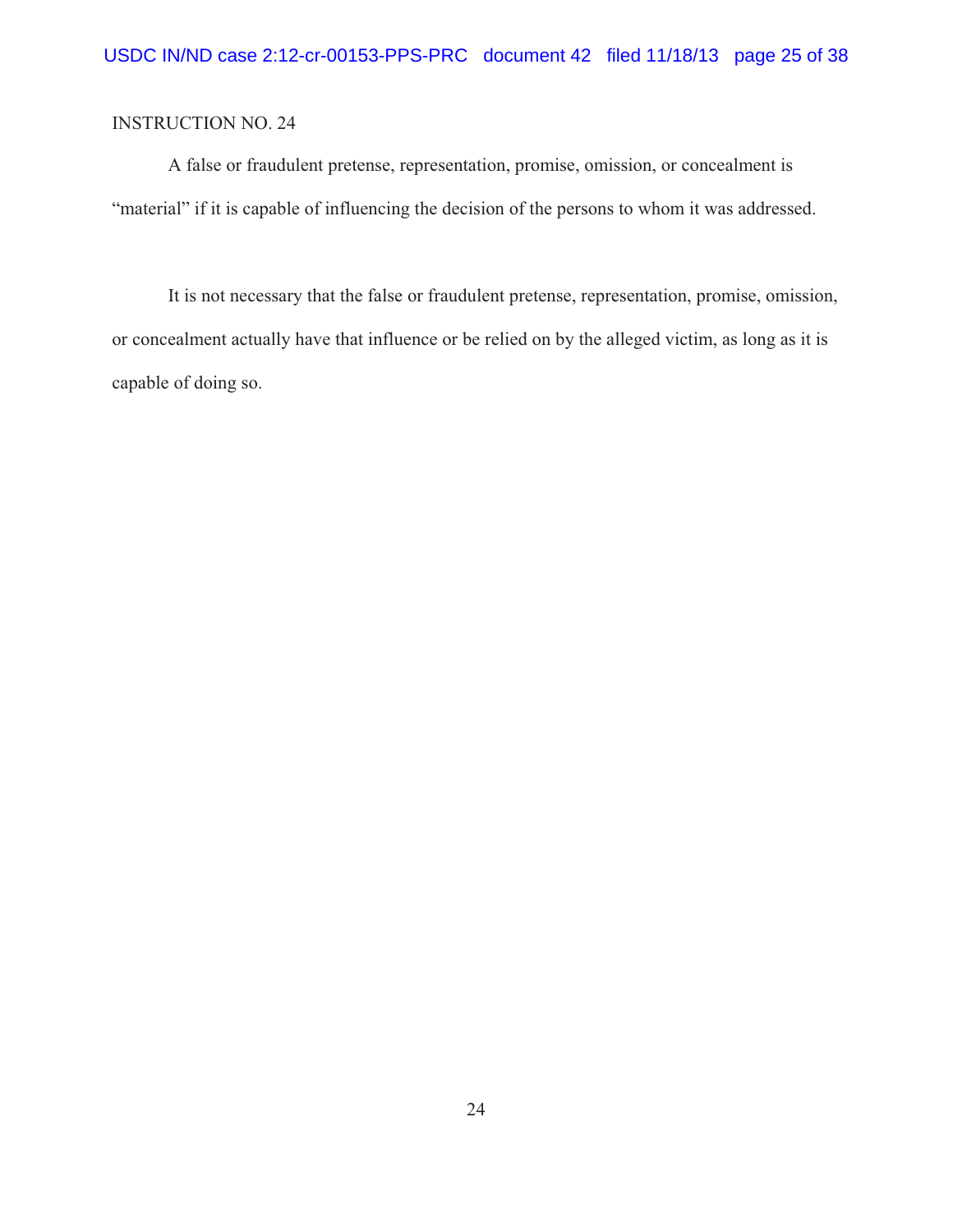A person acts with intent to defraud if he acts knowingly with the intent to deceive or cheat the victim in order to cause a gain of money or property to the defendant or another or the potential loss of money or property to another.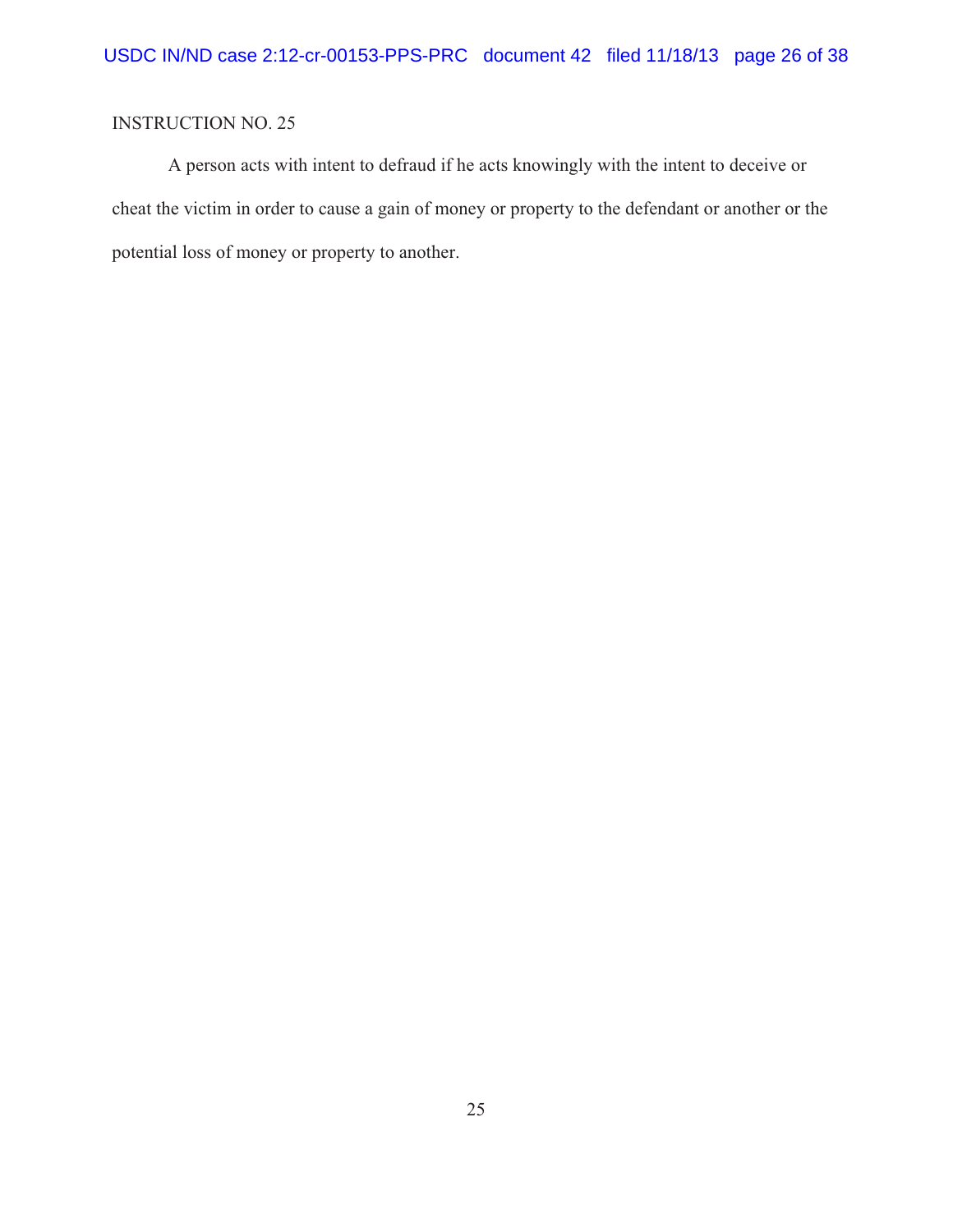If the defendant acted in good faith, then he lacked the intent to defraud required to prove the offenses charged in Counts 2 through 4. The defendant acted in good faith if, at the time, he honestly believed the truthfulness and validity of the Indiana Department of Workforce Development quarterly reports that the government has charged as being false.

The defendant does not have to prove his good faith. Rather, the government must prove beyond a reasonable doubt that the defendant acted with intent to defraud as charged in Counts 2 through 4.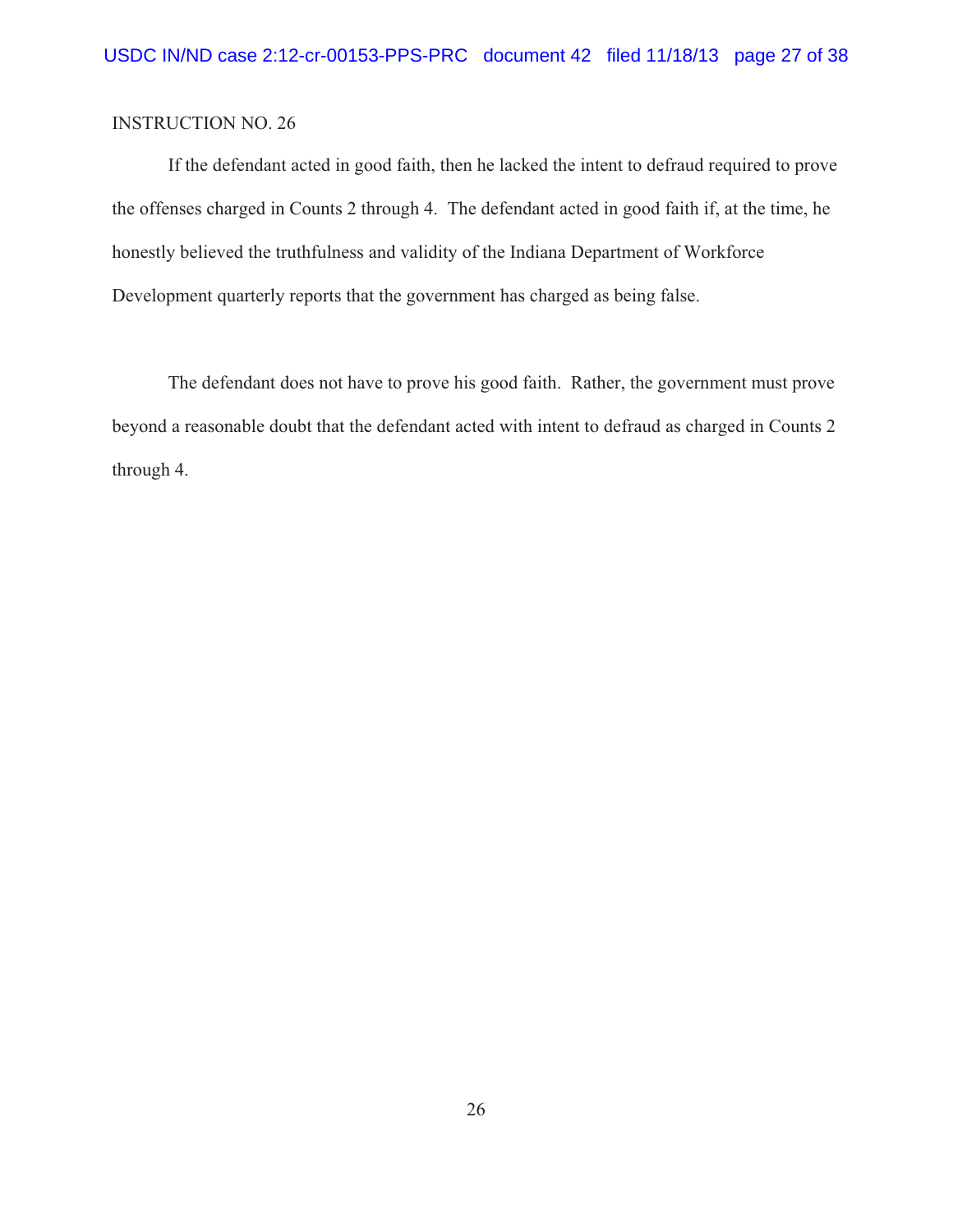The government must prove that a private or commercial interstate carrier was used to carry out the scheme, or was incidental to an essential part of the scheme.

In order to cause the use of a private or commercial interstate carrier, the defendant need not actually intend that use to take place. You must find that the defendant knew this use would actually occur, or that the defendant knew that it would occur in the ordinary course of business, or that the defendant knew facts from which that use could reasonably have been foreseen. However, the government does not have to prove that the defendant knew that the carrier was an interstate carrier.

The defendant need not actually or personally use an interstate carrier.

Although an item sent by interstate carrier need not itself contain a fraudulent representation or promise or a request for money, it must carry out or attempt to carry out the scheme.

In connection with whether a mailing was made, you may consider evidence of the habit or the routine practice of a person or an organization.

Each separate use of an interstate carrier in furtherance of the scheme to defraud constitutes a separate offense.

27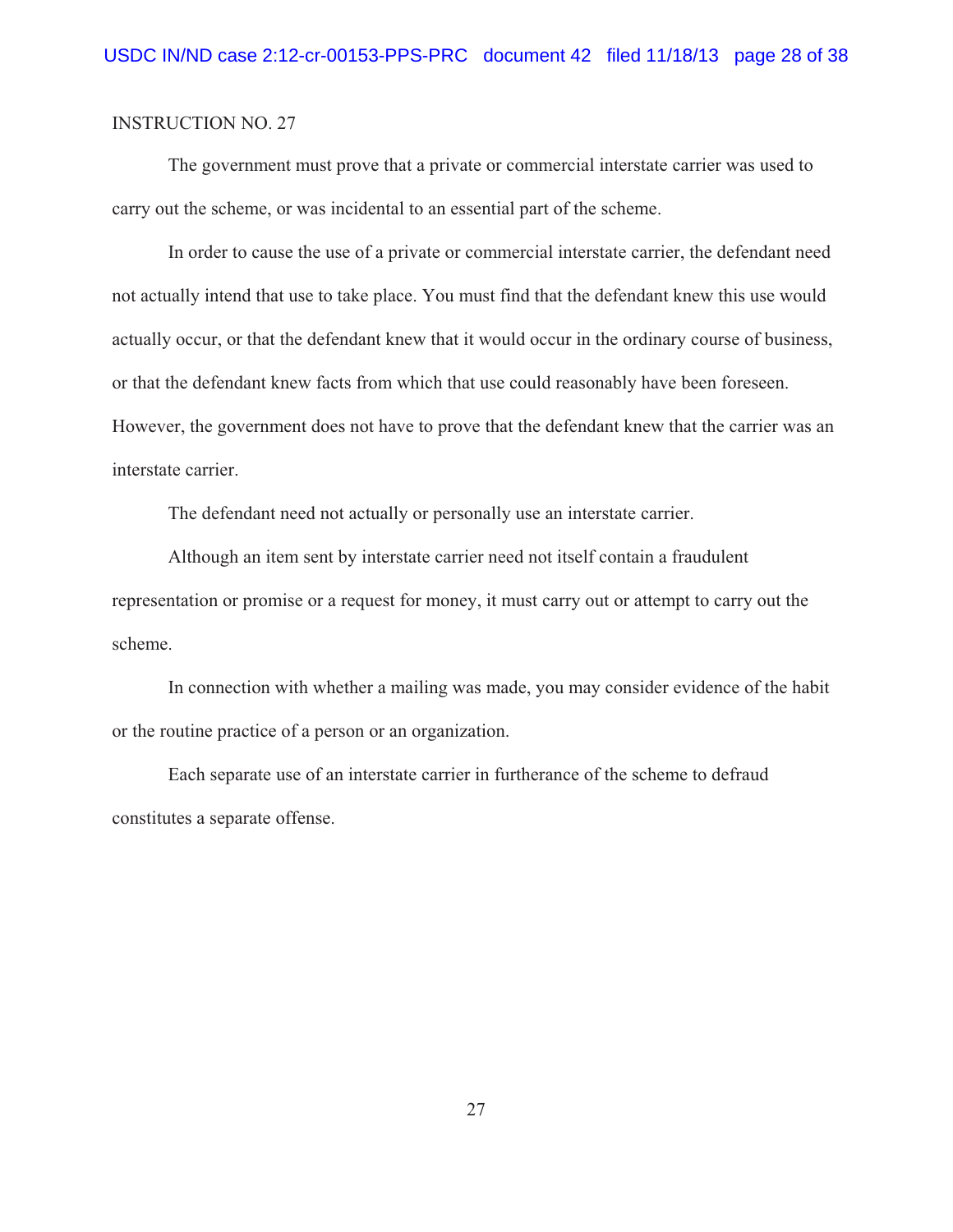Count 5 of the indictment charges defendants with money laundering. In order for you to find a defendant guilty of this charge, the government must prove each of the following elements beyond a reasonable doubt:

- 1. The defendant engaged in a monetary transaction; and
- 2. That defendant knew the transaction involved criminally derived property; and
- 3. The property had a value greater than \$10,000; and
- 4. The property was derived from mail fraud; and
- 5. The transaction occurred in the United States.

If you find from your consideration of all the evidence that the government has proved each of these elements beyond a reasonable doubt, then you should find the defendant guilty.

If, on the other hand, you find from your consideration of all the evidence that the government has failed to prove any one of these elements beyond a reasonable doubt, then you should find the defendant not guilty.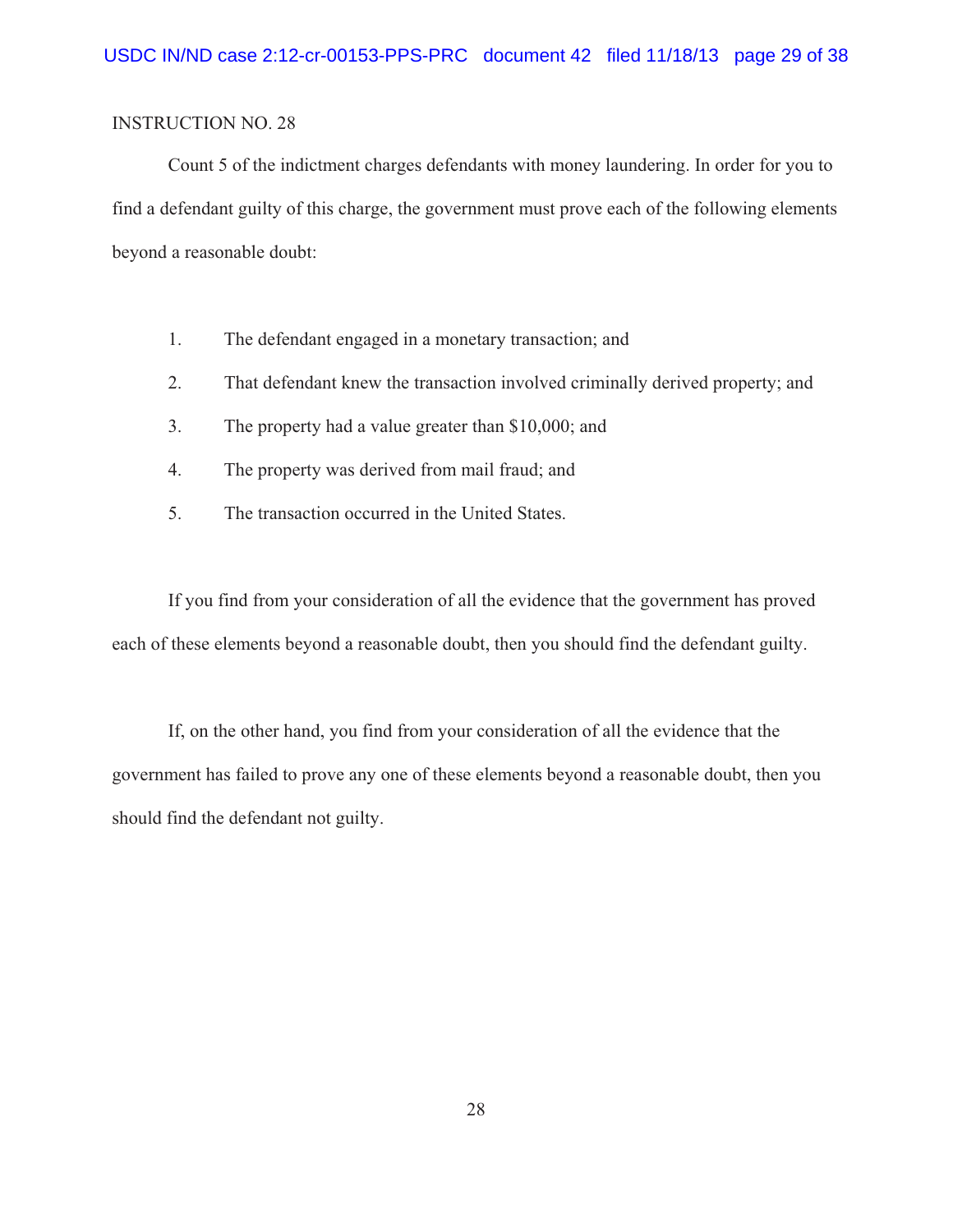The term "monetary transaction" means the deposit, withdrawal, transfer or exchange, in or affecting interstate commerce, of funds or a monetary instrument, by, through, or to a financial institution. The alleged monetary transaction need not involve "all" criminally derived property, only over \$10,000 in criminally derived property.

"Interstate commerce" means trade, transactions, transportation or communication between any point in a state and any place outside that state or between two points within a state through a place outside the state.

The term "financial institution" includes commercial banks, trust companies, and businesses and persons engaged in real estate closings or settlements.

The term "criminally derived property" means any property constituting, or derived from, proceeds obtained from a criminal offense.

The term "mail fraud" was previously defined in these instructions. Additionally, mail fraud can be committing by using or causing the use the United States mails.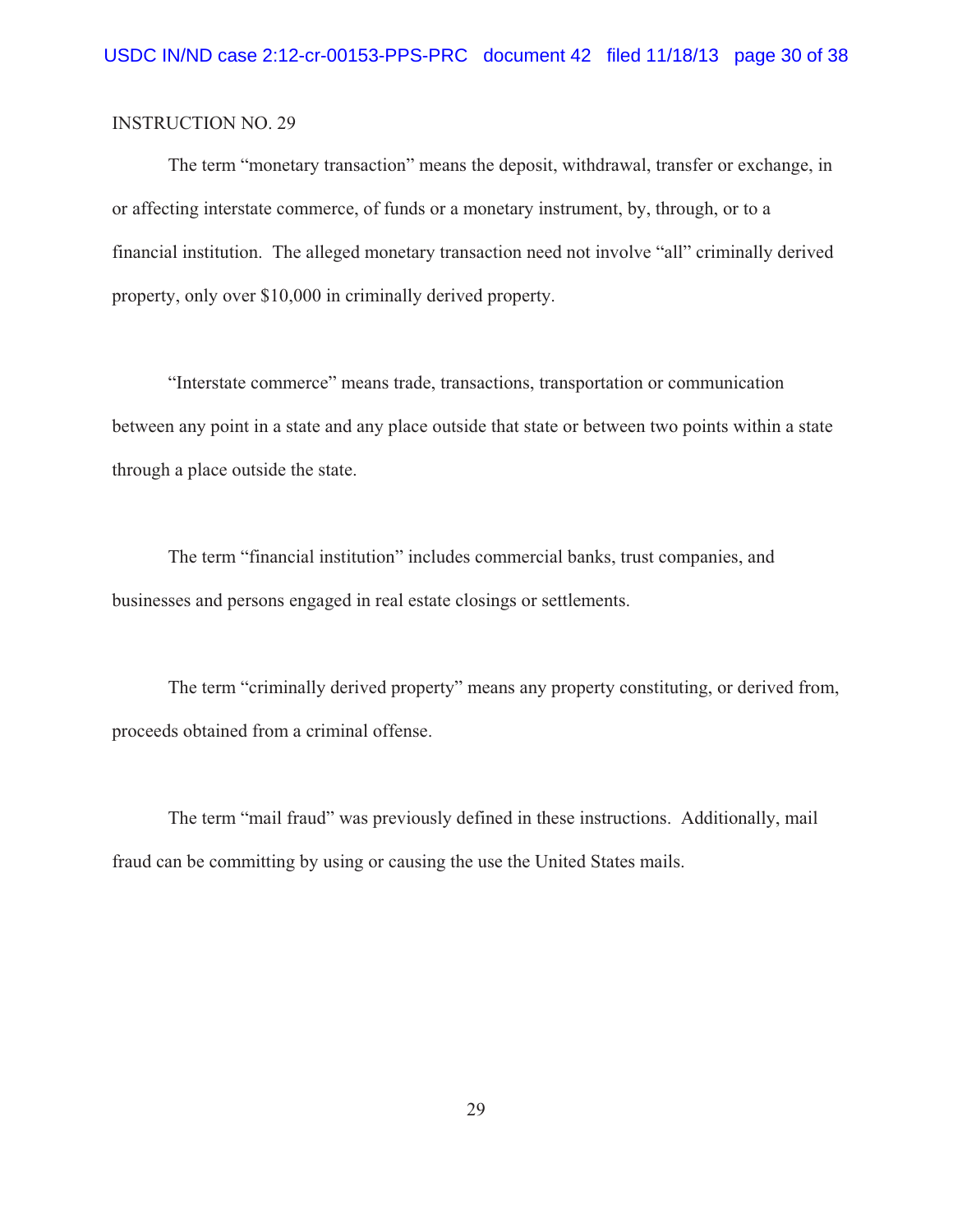An offense may be committed by more than one person. A defendant's guilt may be established without proof that the defendant personally performed every act constituting the crime charged.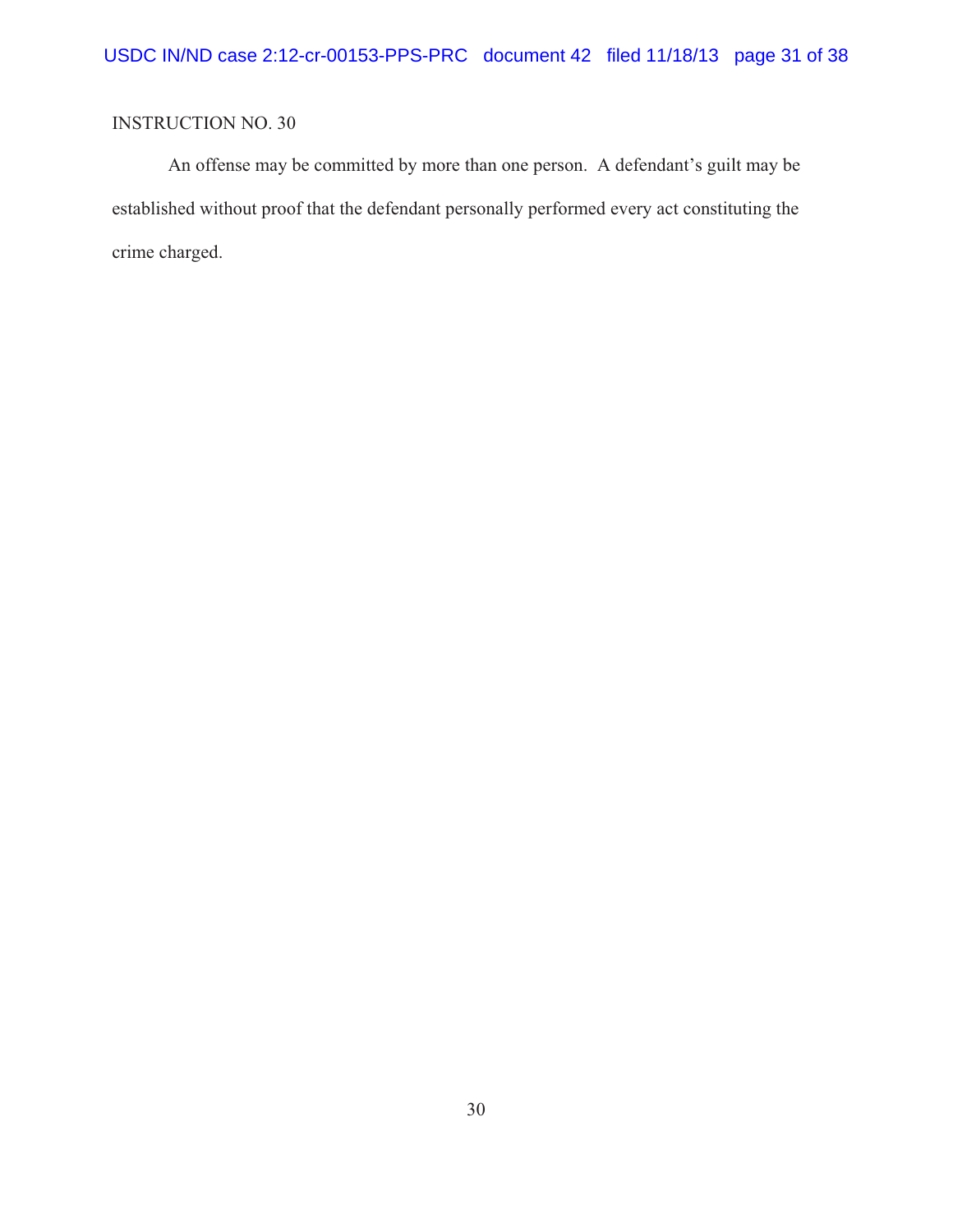Any person who knowingly aids, counsels, commands, induces, or procures the commission of an offense may be found guilty of that offense if he or she knowingly participated in the criminal activity and tried to make it succeed.

If a defendant knowingly causes the acts of another, then the defendant is responsible for those acts as though he or she personally committed them.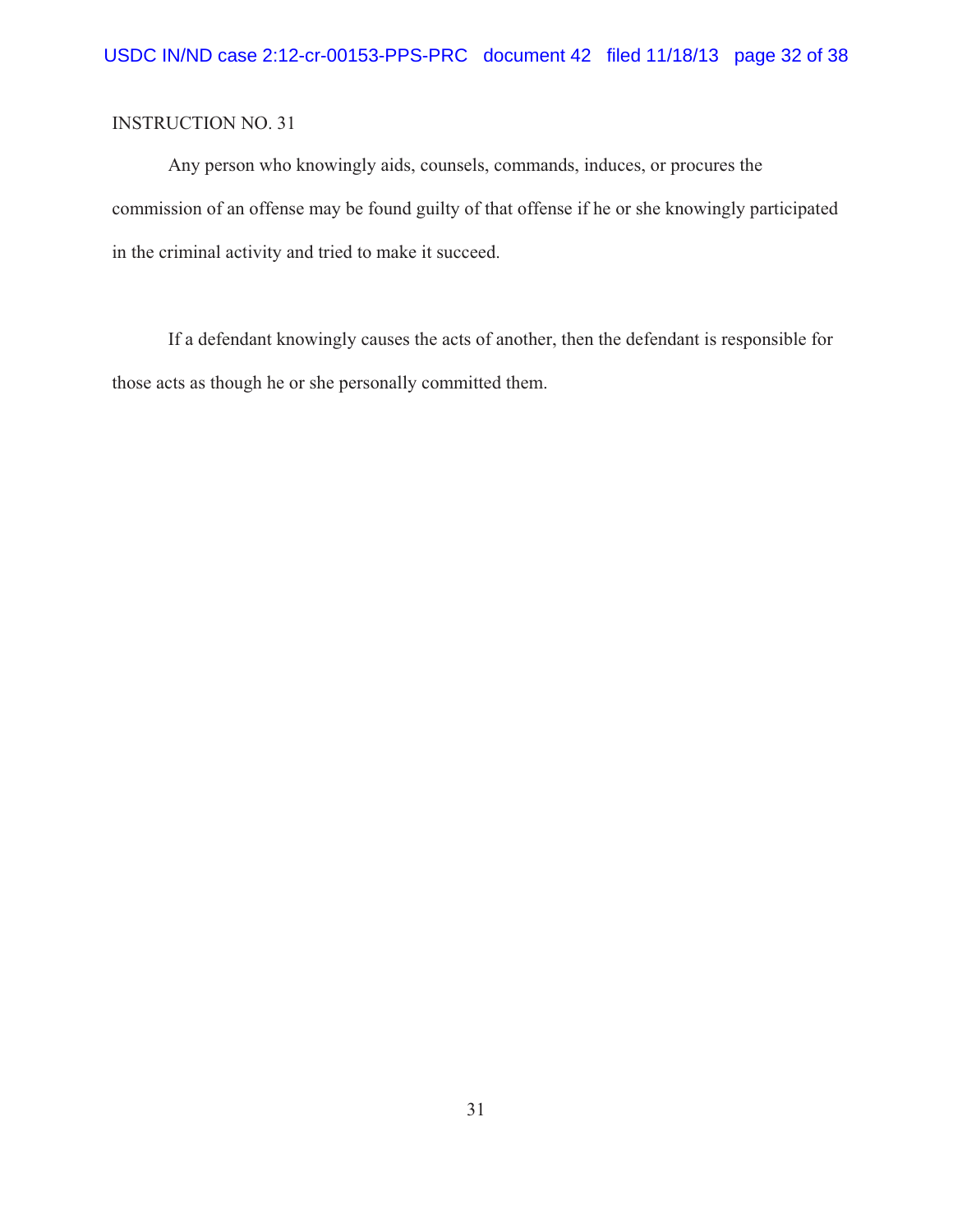Defendant Michael McClellan has been accused of more than one crime. The number of charges is not evidence of guilt and should not influence your decision.

You must consider each charge separately. Your decision on one charge, whether it is guilty or not guilty, should not influence your decision on any other charge.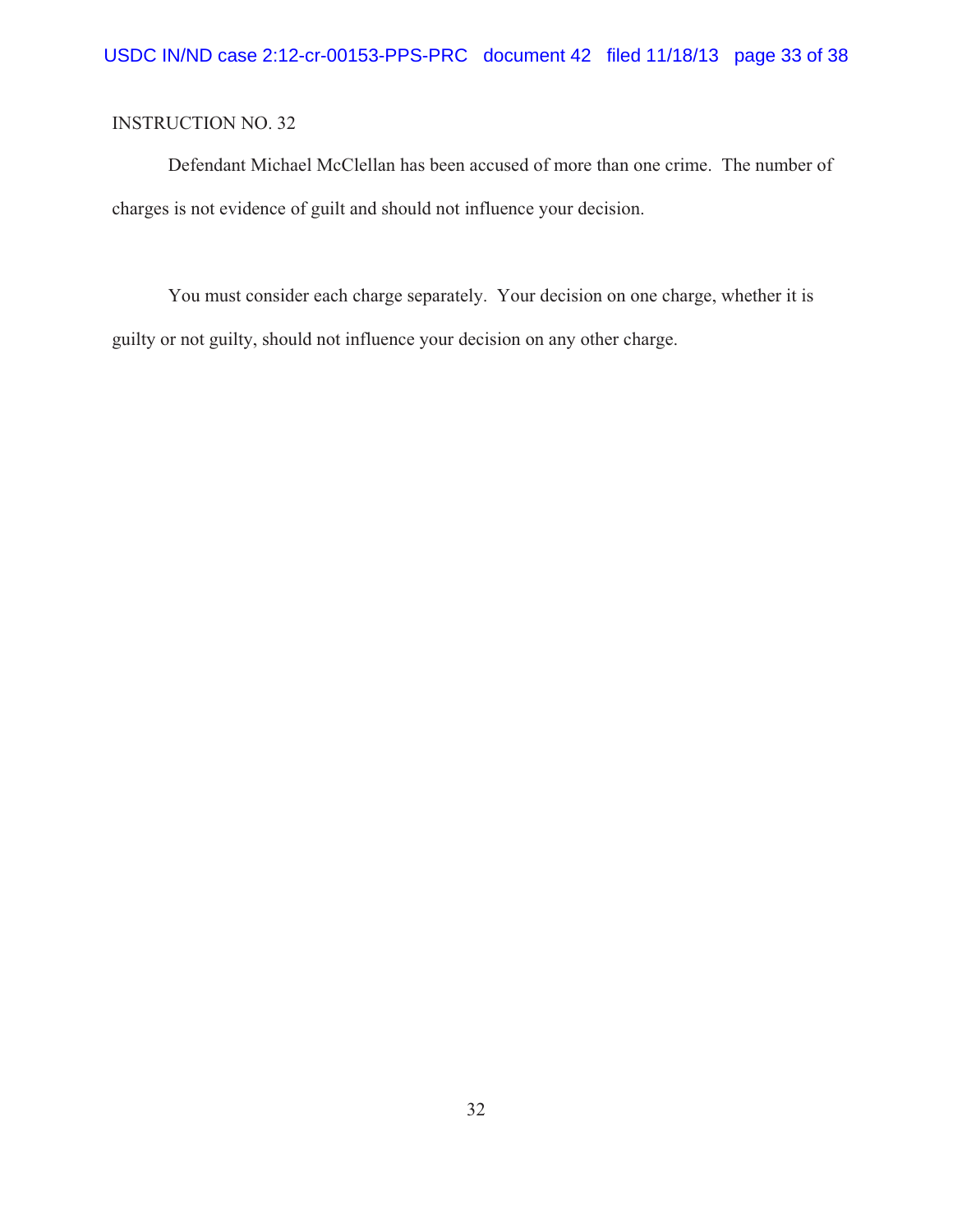Even though the defendants are being tried together, you must consider each defendant, and the evidence concerning that defendant, separately. Your decision concerning one defendant, whether it is guilty or not guilty, should not influence your decision concerning any other defendant.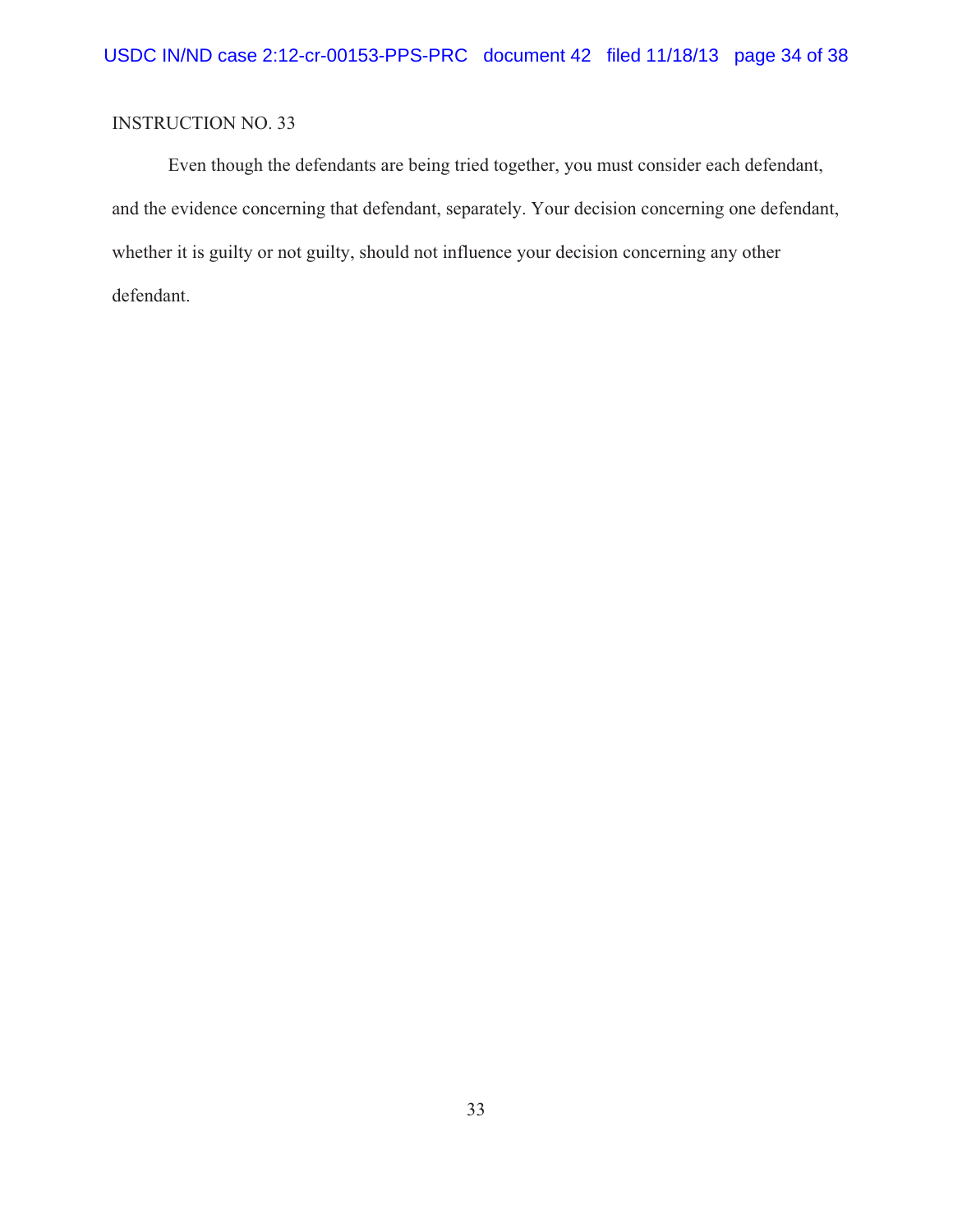In deciding your verdict, you should not consider the possible punishment of the defendants who are on trial. If you decide the government has proved a defendant guilty beyond a reasonable doubt, then it will be my job to decide on the appropriate punishment.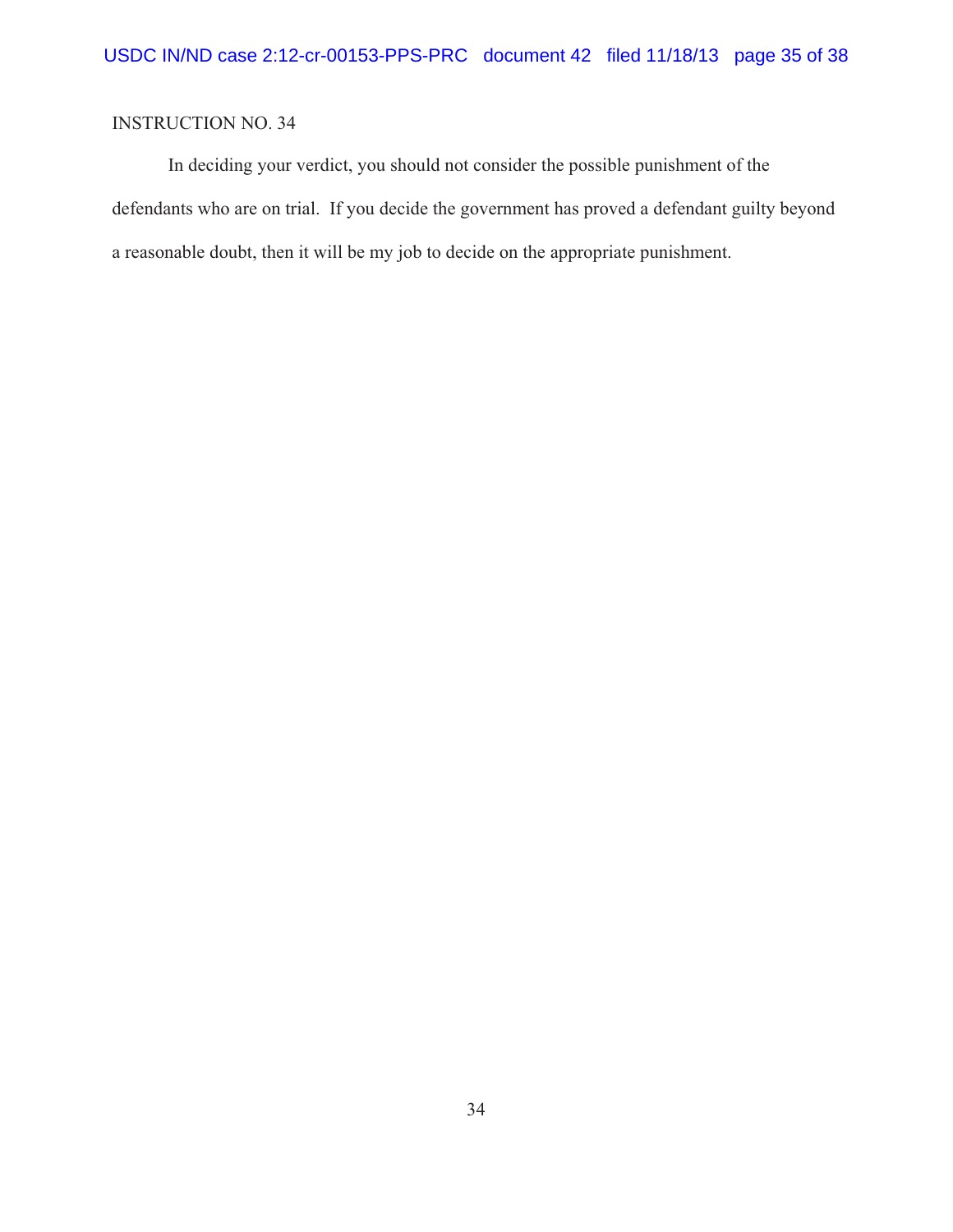Once you are all in the jury room, the first thing you should do is choose a foreperson. The foreperson should see to it that your discussions are carried on in an organized way and that everyone has a fair chance to be heard. You may discuss the case only when all jurors are present.

Once you start deliberating, do not communicate about the case or your deliberations with anyone. You may not communicate with others about the case or your deliberations by any means. This includes oral or written communication, as well as any electronic method of communication, such as telephone, cell phone, smart phone, computer, or on the Internet through services such as Facebook.

If you need to communicate with me while you are deliberating, send a note through the court security officer. The note should be signed by the foreperson, or by one or more members of the jury. To have a complete record of this trial, it is important that you do not communicate with me except by a written note. I may have to talk to the lawyers about your message, so it may take me some time to get back to you. You may continue your deliberations while you wait for my answer. Please be advised that transcripts of trial testimony are not available to you. You must rely on your collective memory of the testimony.

If you send me a message, do not include the breakdown of any votes you may have conducted. In other words, do not tell me that you are split 6–6, or 8–4, or whatever your vote happens to be.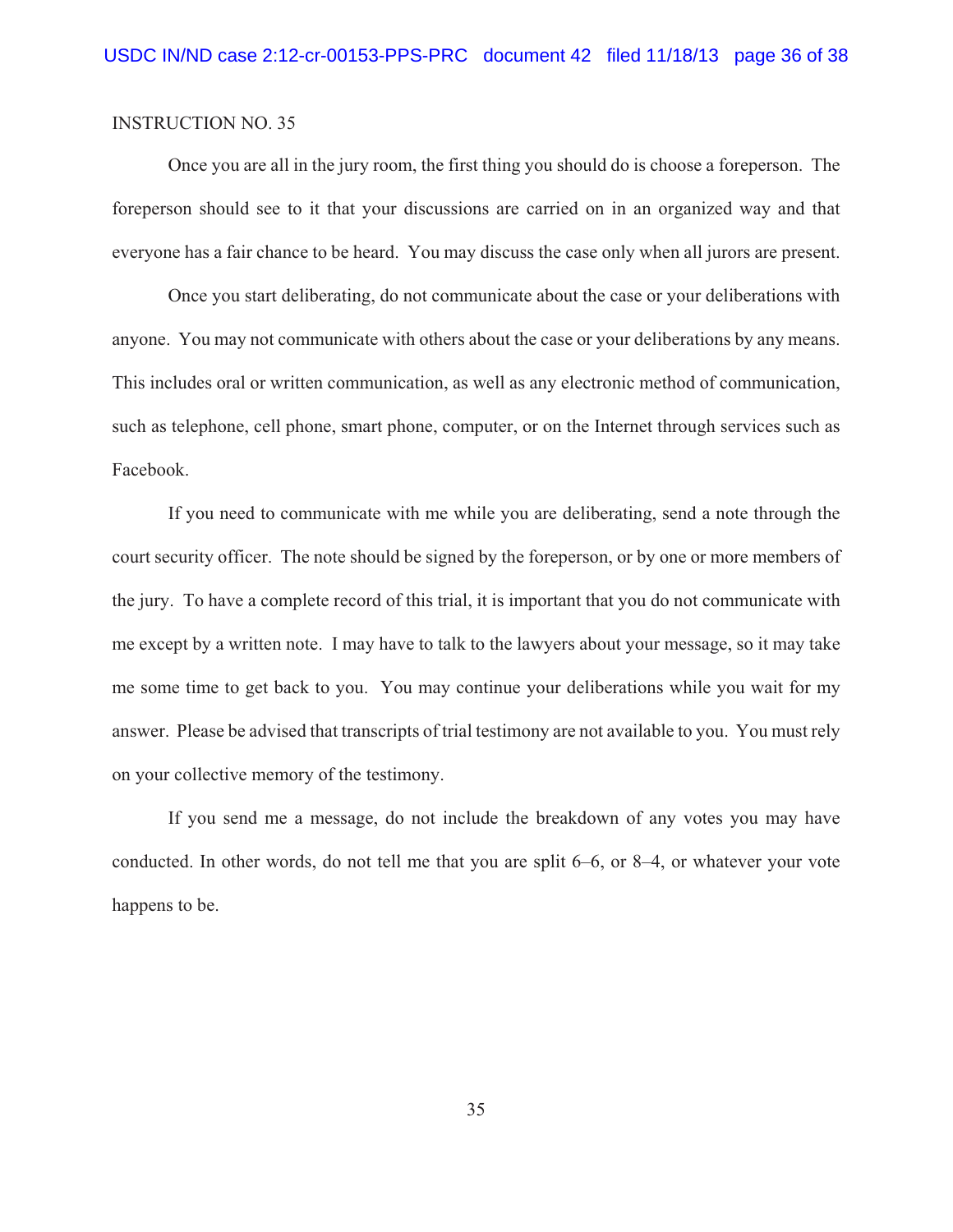A verdict form has been prepared for you. You will take this form with you to the jury room.

When you have reached unanimous agreement, your foreperson will fill in, date, and sign the appropriate verdict forms.

Advise the court security officer once you have reached a verdict. When you come back to the courtroom, I will read the verdict aloud.